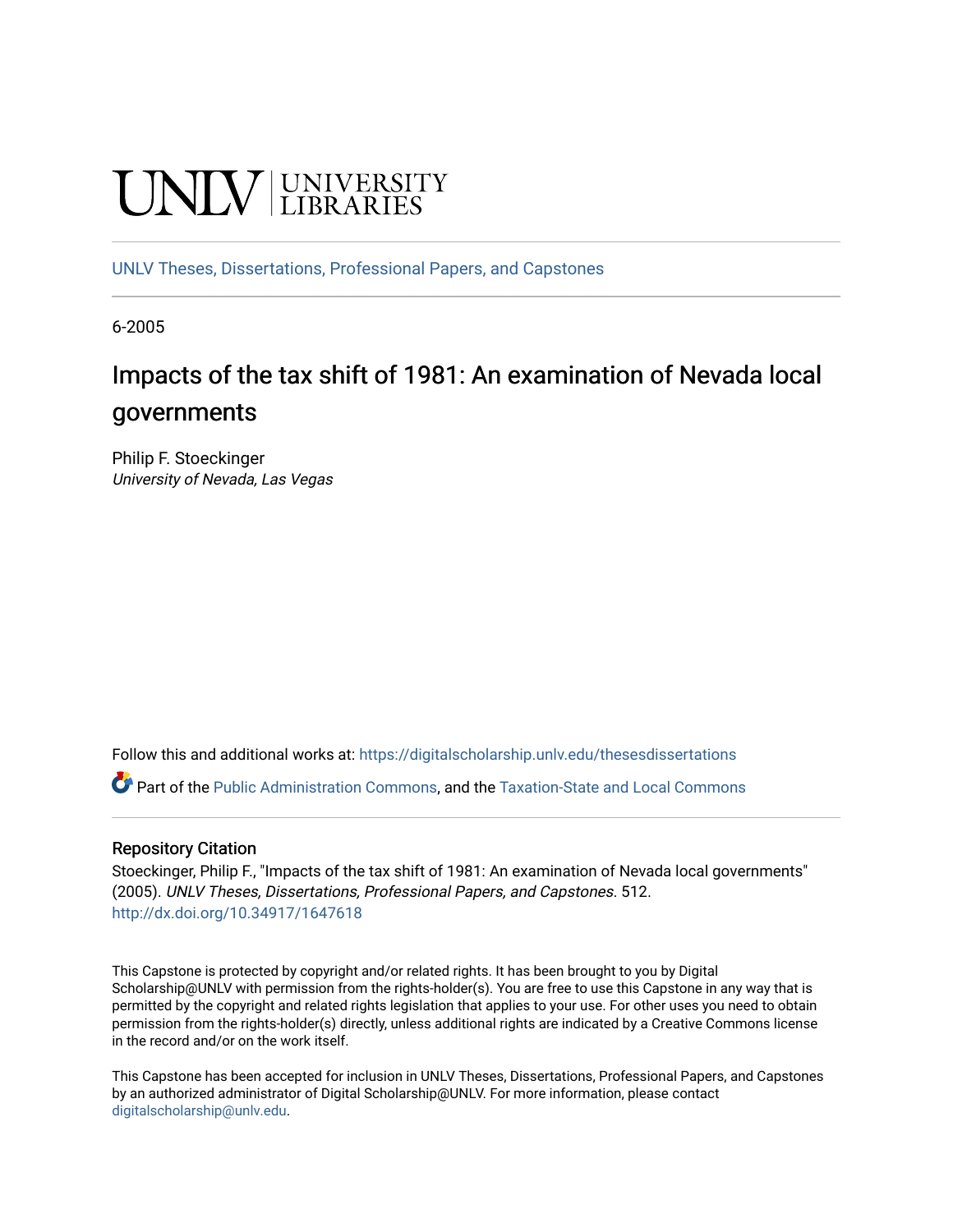# **IMPACTS OF THE TAX SHIFT OF 1981:**

**An Examination of Nevada Local Governments** 

#### **PRESENTED BY:**

### **PHILIP F. STOECKINGER**

## **UNIVERSITY OF NEVADA LAS VEGAS**

**A professional paper submitted in partial fulfillment of the requirements for the degree of** 

**Master of Public Administration** 

**Department of Public Administration** 

**University of Nevada Las Vegas** 

**June, 2005**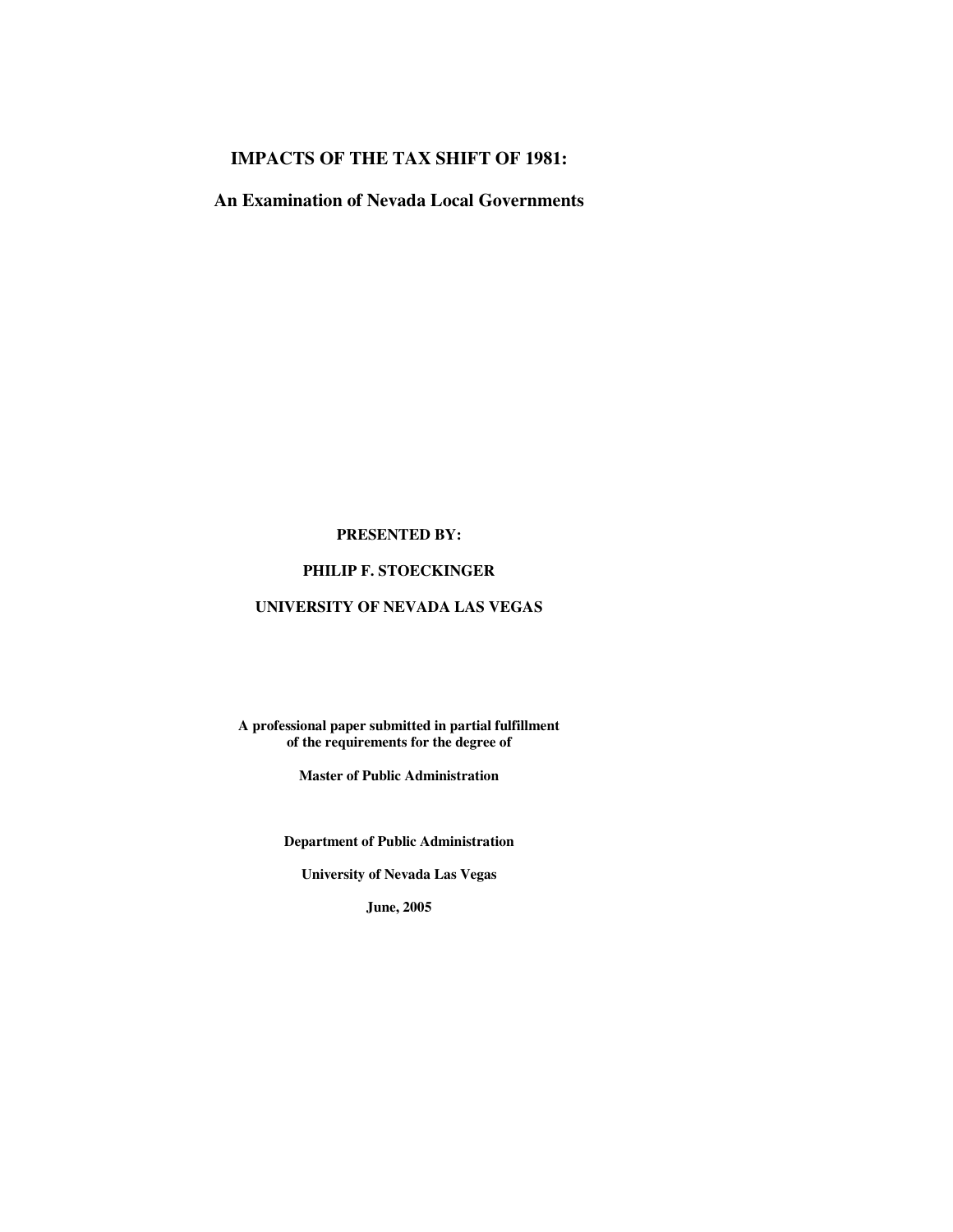# **Table of Contents**

| Page |
|------|
|      |
|      |
|      |
|      |
|      |
|      |
|      |
|      |
|      |
|      |
|      |
|      |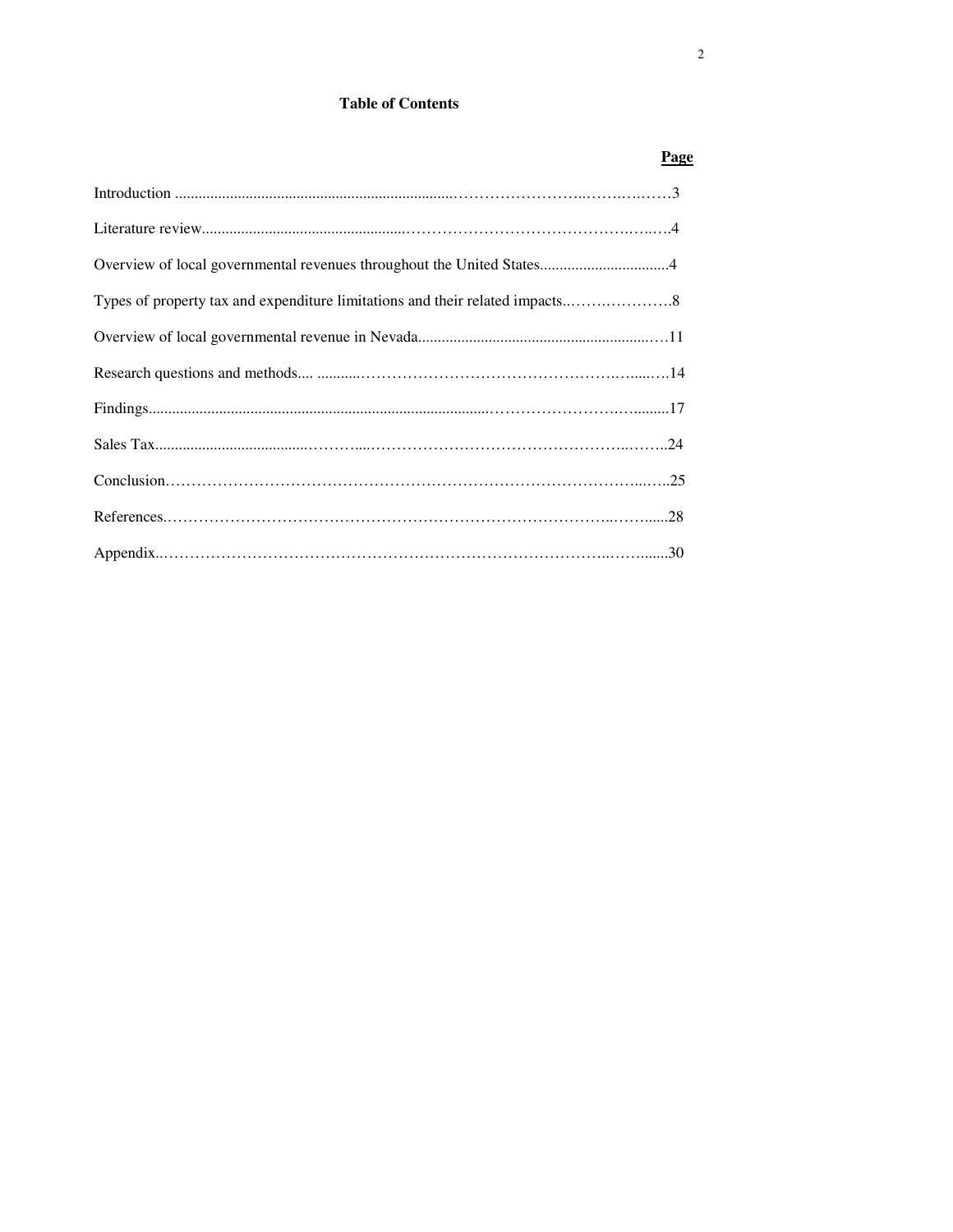#### **Introduction**

The 1981 Nevada Legislature reduced property tax rates in what is known as the "Tax Shift", whereby cities and counties received less property tax revenue and more sales tax revenue. Nevada made this change to mirror California Proposition 13, along with over forty states nationwide. Furthermore, the property tax rates that could be levied by local governments were "capped." Nevada also became the only state to depreciate improvements (buildings) in determining the value of property (Tax Topics, 2001). In doing the preceding, Nevada moved from basing its revenue structure on a stable revenue source (property tax), to an unstable revenue source (sales tax). Nearly a quarter of a century later, the Nevada Legislature is likely to limit property taxes again, largely due to sizable short-term increases in the values of property in Southern Nevada. Current proposals are similar to existing limitations in Oregon, Washington, Colorado, and California. These states have experienced service delivery and budget crises as a result of these limitations. It is unknown what impacts future property tax limitations will have but a good indicator is an examination of past limitations.

This paper evaluates the financial impacts the tax shift has had over the past number of years for local governmental entities in the State of Nevada. Upon reviewing existing literature, there appears to be a void in the available research with regard to property tax limitations within the State of Nevada. The information in this study will assist researchers to better understand the long-term impacts of policy decisions to adopt tax limitations. The data gathered will provide an assessment of the long-term impact of the tax shift on local governments in Nevada. Finally, this data will help determine whether the Tax Shift of 1981 adversely impacted local governments in Nevada.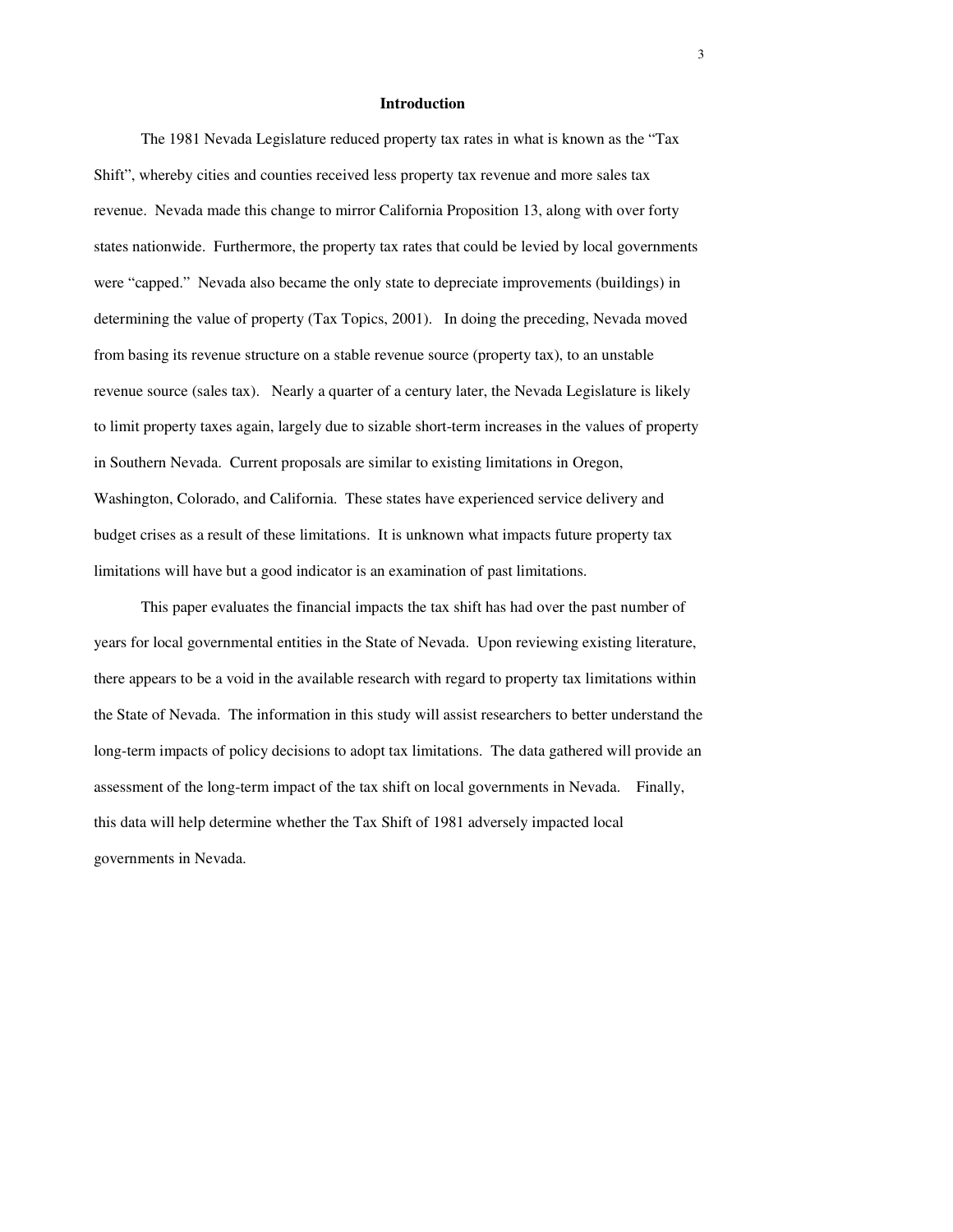#### **Literature Review**

There is an interesting literature base with regard to property tax and expenditure limitations and a number of articles about their impacts on local governments. After reviewing the literature, two main questions arose. The first is: what are the main sources of local governmental revenues; and second, what types of property tax and expenditure limitations have taken place and what are their related impacts? It is important to examine these questions both from a nation-wide standpoint as well focusing on what has happened in Nevada.

#### **OVERVIEW OF LOCAL GOVERNMENT REVENUES**

#### **THROUGHOUT THE UNITED STATES**

The three largest sources of local governmental revenues are property taxes, sales taxes, and user charges. Because of difficulty finding historical information on user charges in Nevada, this paper focuses only on tax revenues. This section provides an overview of the two most important tax sources for local governments: property tax and sales tax.

#### **Property Taxes**

Property tax revenues are the largest revenue source for local governments. While states only receive 2 percent of their tax revenues from these levies, local governments collect about three-quarters of their tax revenue from it. Schools receive more than 40 percent of all property tax collected; while cities and counties both receive more than 20 percent of property taxes (Mikesell, 1999). Despite the continuing unpopularity of property taxes, property tax collections have outpaced the national economy by growing at a compound rate of almost 8 percent annually from 1980 to 1994; the national economy grew at 6.7 percent over the same period (U.S. Bureau of the Census, 1997).

#### **Components of Property Taxes**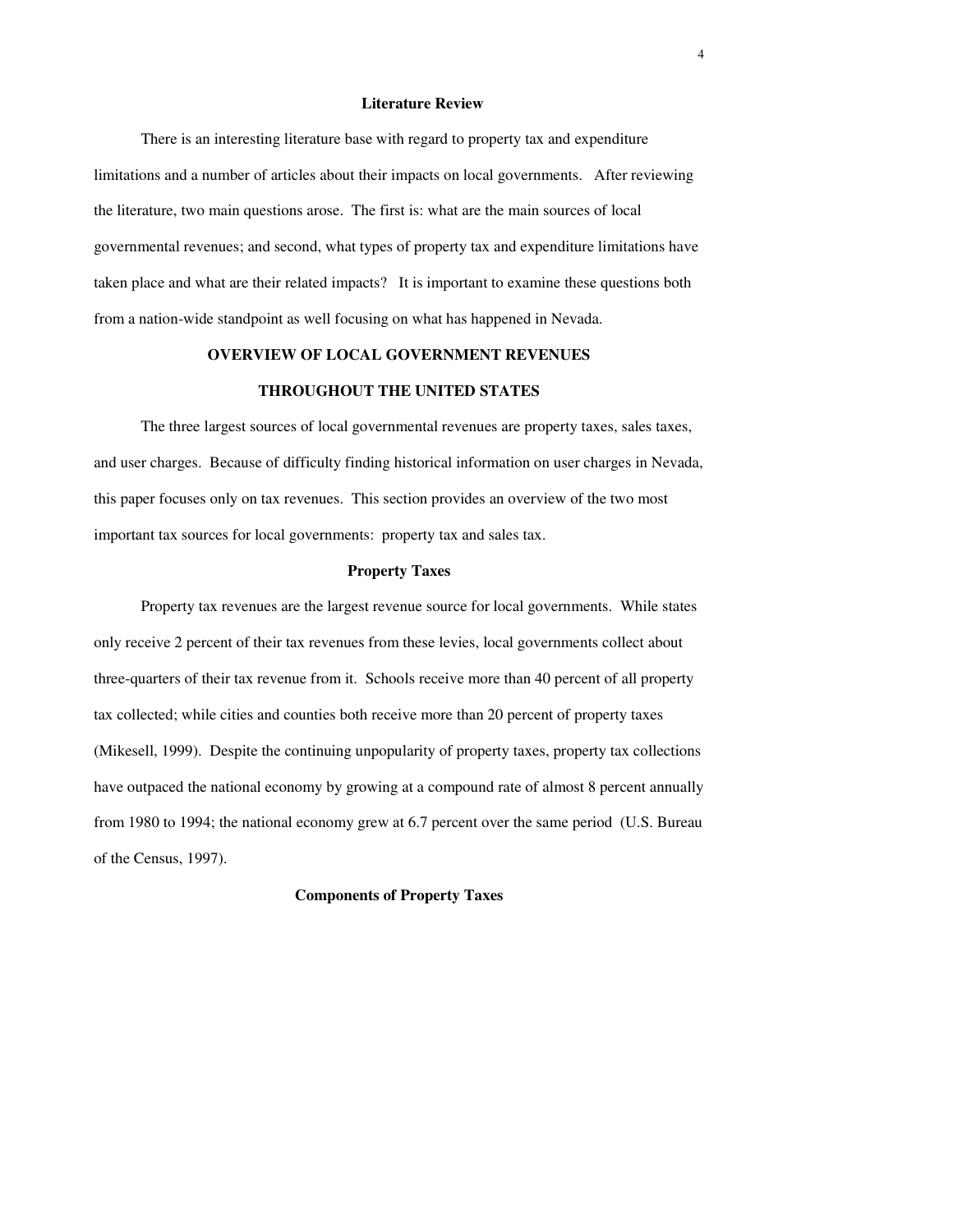The major components in calculating property taxes are the rates, levies, and assessed value. It is important to understand that these three components are interrelated. The levy is the amount each layer of government requires in revenue to balance the operating budget, and to cover costs of servicing debt obligations. It is the total amount of revenue collected from the property tax. The levied amount is derived by multiplying the tax rate times the assessed value of the property subject to tax (Mikesell, 1999).

#### **Assessment of Property**

The assessment process is at the heart of the property tax system. Assessment is a technical process, and each system has distinct peculiarities. There are three general techniques of assessment: market-data or comparable-sales approach, the income approach, and the historical cost approach. The first two of these are the most equitable since both techniques allow equal treatment of taxpayers. Depending on the property assessment cycle, however, both the market-data and income approaches can result in equity variances due to timing. The historical cost approach is used to avoid taxing owners out of their homes and assures the predictability of tax payments by property owners (Eckert, 1990). Regardless of which method is utilized, an assessment ratio (assessed value to market value) is applied in calculating property taxes (Mikesell, 1999). In the calculation of property taxes, the assessed value is multiplied times the property tax rate to calculate the amount of taxes paid for a given property.

#### **Strengths of Property Taxes**

 This statistic underscores the tax evaluation criteria of adequacy. Adequacy is evaluated by three main dimensions: yield, income elasticity, and stability. Since nationwide collections have outpaced the national economy and are the largest revenue source for local government,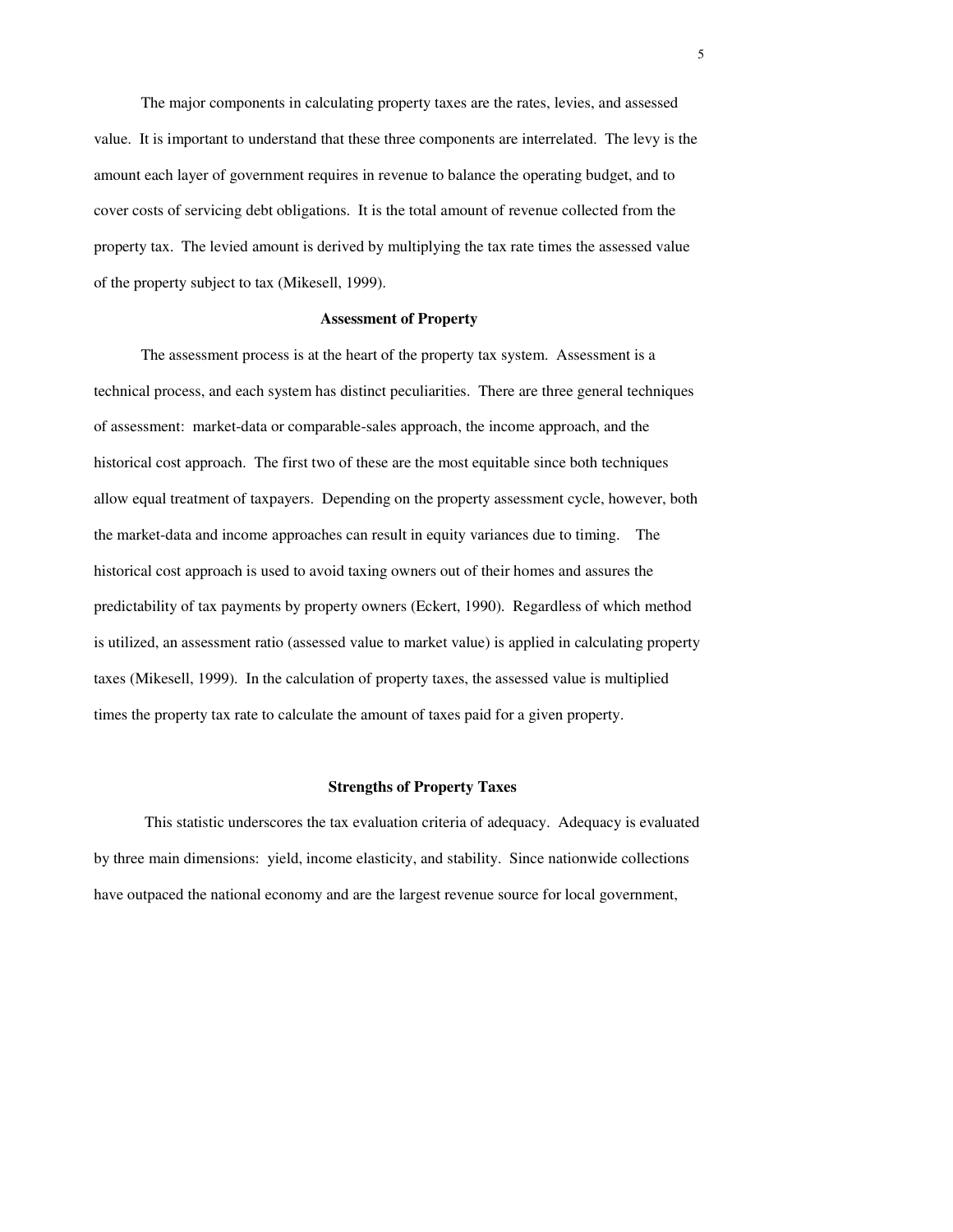property taxes have proved effective at yielding meaningful amounts of revenue for local governments. Also, this trend illustrates income elasticity and stability. Property taxes have more than kept up with growth (income elasticity) and have been relatively stable during periods of economic downturn (Mikesell, 1999).

#### **Disadvantages of Property Taxes**

 Property taxes are unpopular with politicians and with many citizens. Yet property taxes endure because they produce reliable, stable, and independent revenue for the governments and there is no clearly superior alternative. Property taxes do not fair well compared to most revenue sources in terms of equity. Equity in short means fairness and is typically evaluated by benefit derived and ability to pay principles. To the extent that a greater amount of benefit from government services is typically derived by individuals paying less property tax, the property tax does poorly on the basis of benefit definitions of equity. The horizontal and vertical equity of the property tax are disputed. Both types of equity are affected by assessment practices. For instance, under the historical cost approach, taxes are paid on the basis of what was originally paid for a property. It can result in horizontal equity issues with equal valued homes paying far different amounts of property taxes. Property taxes paid are a reflection of accumulated wealth in terms of property holdings. If reassessment is infrequent, higher value properties tend to have a lower effective rate than do lower value property; and thus property taxes can be vertically regressive (Fisher, 1996).

#### **Sales Taxes**

 Sales taxes are levied by all states except Alaska, Delaware, Montana, New Hampshire, and Oregon. They are the single largest source of tax revenues for state governments, making up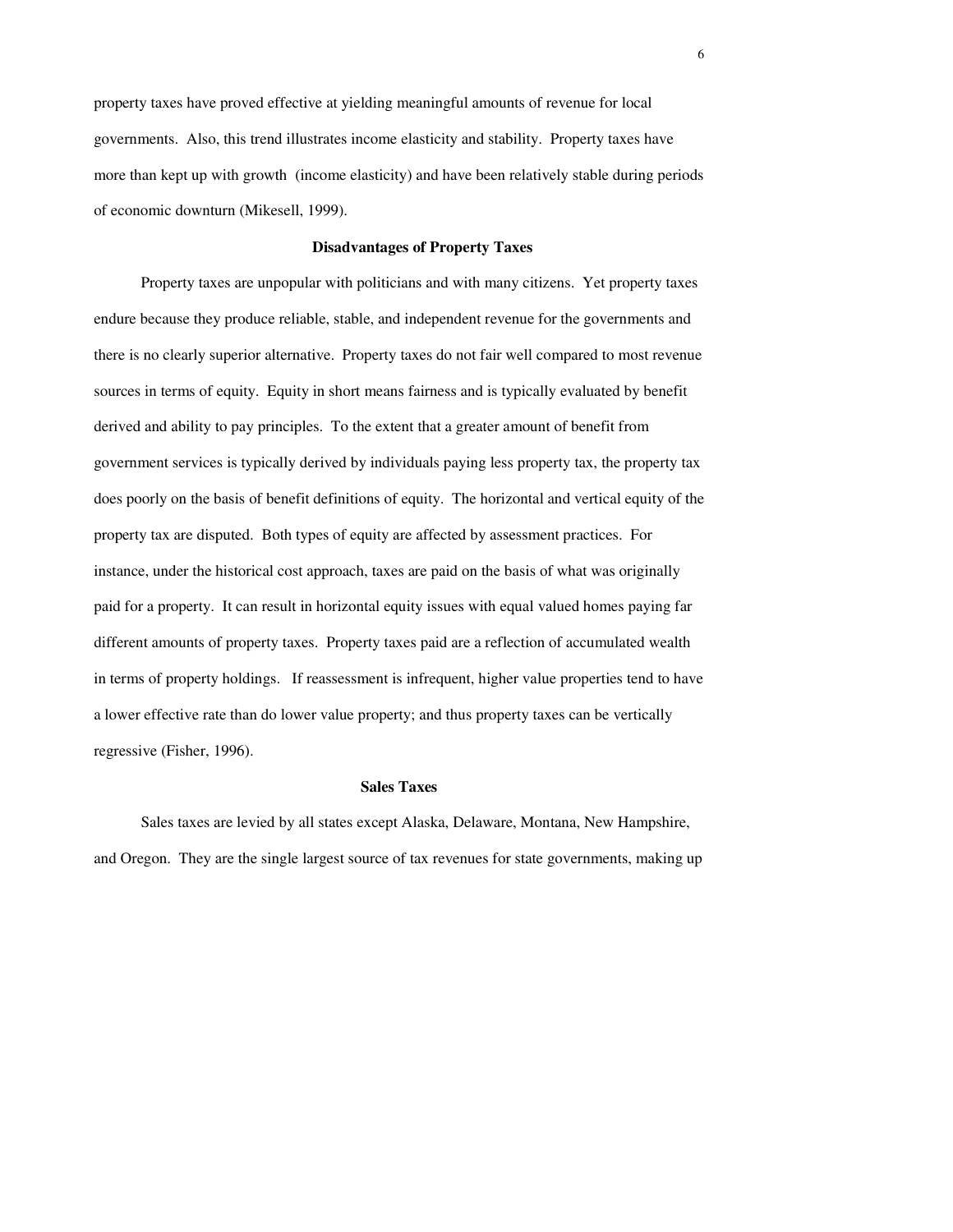over one-third of their total tax revenue, and a distant second to the property tax for local governments, comprising over ten percent of their tax revenue. (Mikesell, 1999)

#### **Strengths of Sales Taxes**

Key advantages of sales taxes include their simplicity, adequacy, and ease of administration. Most states apply sales taxes only to retail purchases and tangible personal property, and only selectively to purchases of services. Only about half the states even tax services (Mikesell, 1999). Despite some narrowing (see below), the sales tax has a broad base which allows it to yield meaningful amounts of revenue at reasonable tax rates.

#### **Disadvantages of Sales Taxes**

Principal disadvantages of sales taxes are in their volatility, regressive nature, and narrowing base. Volatility relates to consumer purchasing patterns, fluctuation with economic cycles. Because of these fluctuations, sales tax revenues' adequacy and stability can present budgeting challenges. Sales taxes are vertically regressive, which is a measure of equity, meaning that individuals with higher incomes spend a lesser percentage of their income on taxable goods and services than individuals with lower incomes. Lower income individuals tend to spend a greater percentage of their income on food, clothes, and necessities than do higher income individuals. Because lower income individuals spend a greater proportion of their income on taxable goods, a greater proportion of their income is paid to sales tax.

Research suggests the sales tax base has been narrowing due to a switch in spending patterns from goods to untaxed services. Both the narrowing tax base and income elasticity have had impacts on the adequacy of sales tax revenues (Pommer, 2002). In 1965, 67 percent of purchases came from commodities. By 1996, that share had fallen to 52 percent (Survey of Current Business, 1997). This erosion has been further exacerbated by legislative exemptions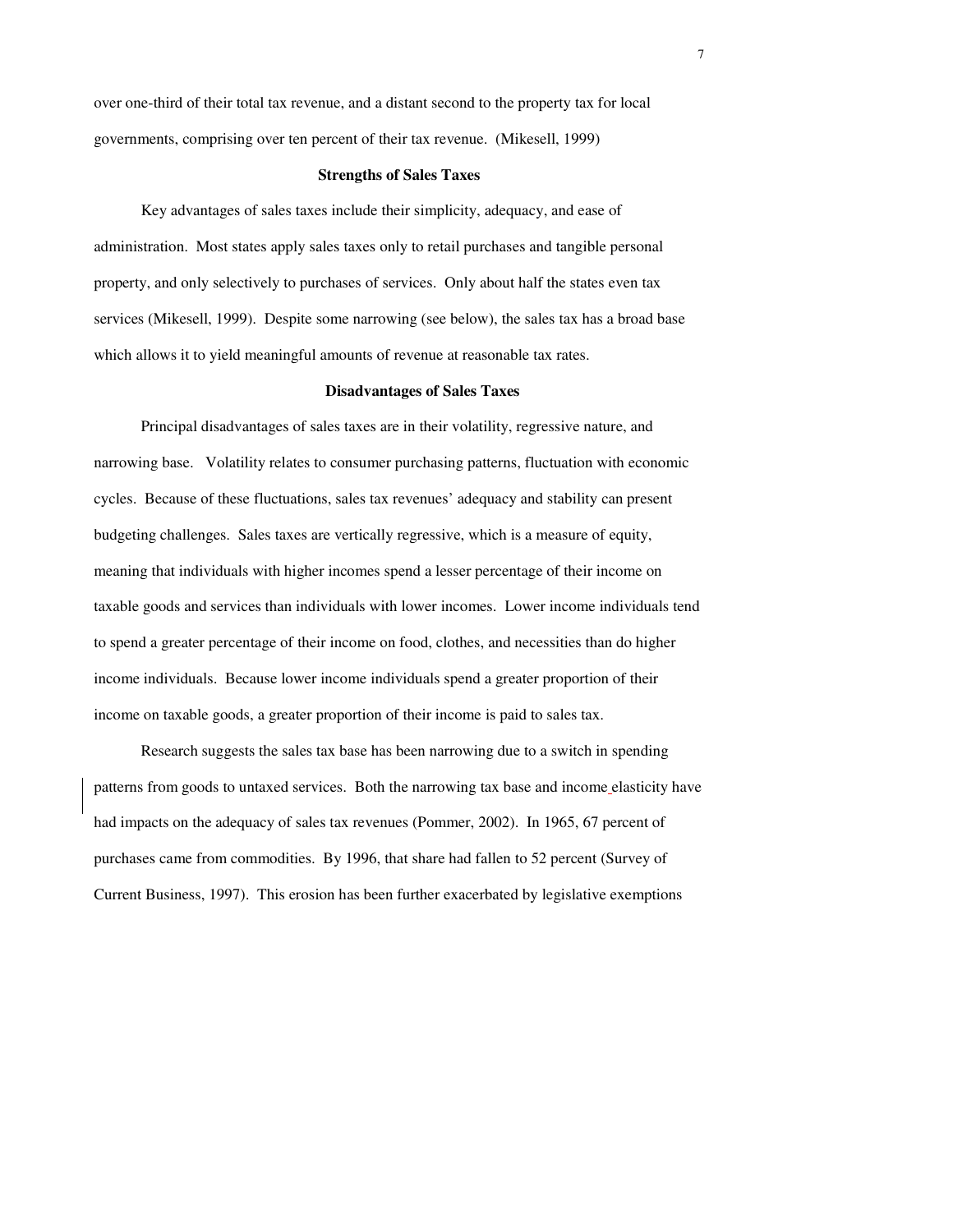and the growth of remote sales such as e-commerce, catalogue, and telephone sales. Over the course of time, many governmental entities have experienced a loss of sales tax revenues (Pommer, 2002).

#### **User Charges**

User charges are divided into three main categories in government: user fees, user charges, and fiscal monopoly or utility revenues. User charges are important, but are not examined as a part of this analysis due to limitations of available data and to keep this research paper to a manageable size.

# **TYPES OF PROPERTY TAX AND EXPENDITURE LIMITATIONS AND THEIR RELATED IMPACTS**

In examining property tax and expenditure limitations and their impacts, it is important to identify types of limitations, areas studied, and the related findings. Research has shown that most local limitations were directed at limiting property tax, though the scope of limitations has widened over the past decades. Some form of local revenue or expenditure limitation exists in 46 states. The nature and degree of constraint imposed on the ability of local governments to increase revenue and limit expenditures are broad and varied. Limitations have impacted local governments to differing degrees, due to differences in government type, size, growth rates, type of taxpayer and expenditure limitation, and type of local economies. Limitations on local property taxes and general expenditures have brought a shift toward non-tax sources of revenues (fees and charges, transfers, and debt) for financing local public services, and created a vertical shift of power and responsibility to the state for local government functions. Limits have also resulted in horizontal shifts of responsibility for local government functions through an increased role of special service and finance districts. Such shifts have been associated with reduced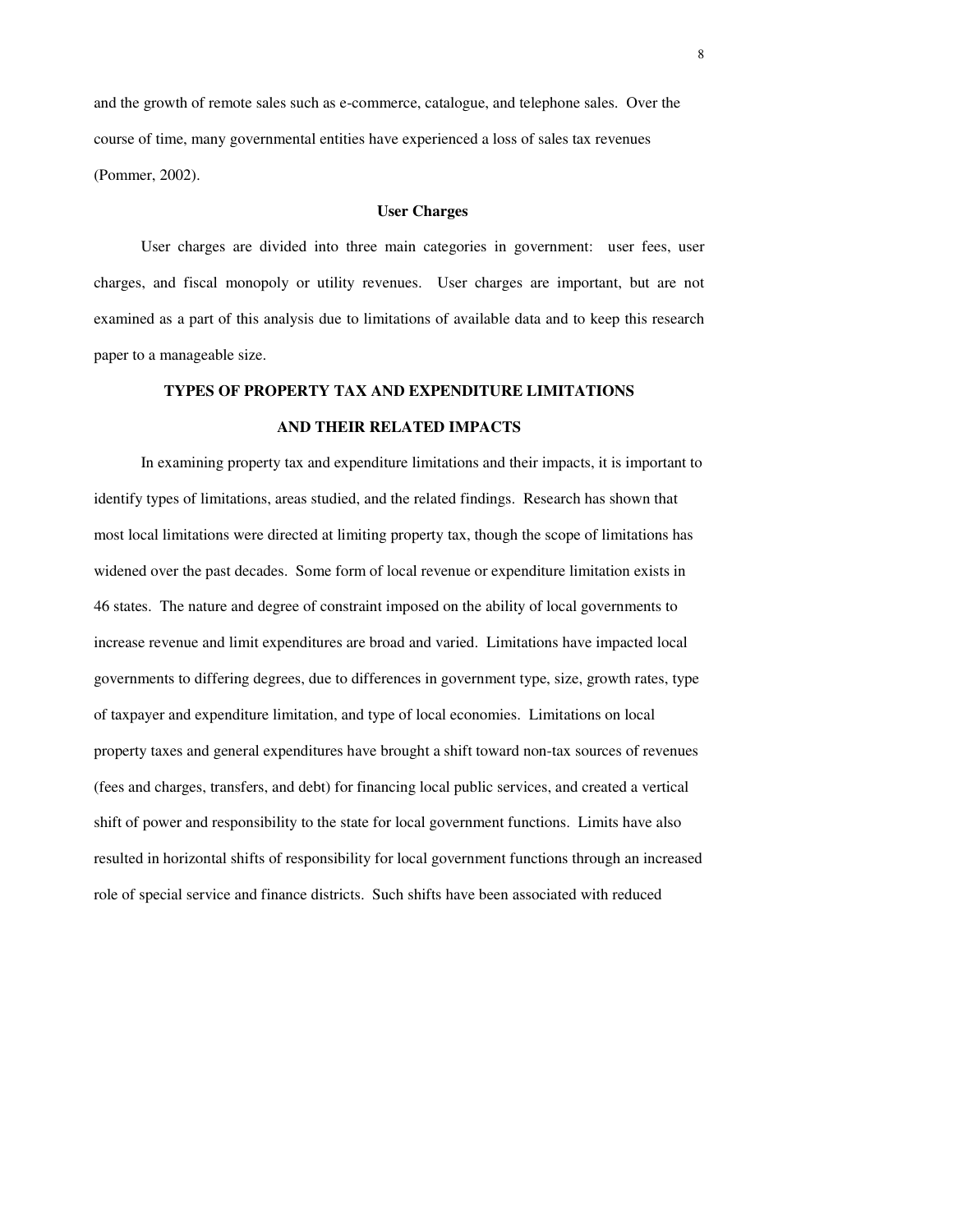educational inputs and teacher qualifications and poorer educational performance, and have resulted in poorer quality municipal services (Mullins, 2004).

Brown's (2000) research examined the impacts to local government over the twenty-year period subsequent to property tax limitations and other taxpayer expenditure limitations (TEL's) on municipal governments in the State of Colorado. This study examined if local governments were impacted differently depending on age, size, growth rates, and type of economy. This research also examined the proportion of property tax coming from residential property versus commercial property. The main findings from Brown's research were that commercial properties paid a greater percentage of property taxes over the study period, and the broad-based property tax reduction was not consistently applied and impacted governmental entities in differing manners. Other findings of this study were that the TEL's were successful in reducing government revenues and spending in the short-run, but "new" revenue sources were created over time and property taxes increased over the twenty-year period. Since Nevada has a variety of different types of economies, growth rates, and age of communities, it will be interesting to evaluate if the impacts to Nevada's local governments mirror Brown's research.

Research suggests local governments are not always adversely impacted by taxpayer and expenditure limitations. The story of the tax revolt in Massachusetts is an interesting one. Proposition 2 1/2 was one of the most stringent measures when it was enacted in 1980. This measure not only limited property tax assessment growth to 2.5 percent per year, but also decreased the amount of property tax revenues local governments received compared to the prior year. Yet this measure included proactive steps to ensure local government services were not severely impacted. Among these measures were eliminating unfunded mandates to be passed on to local governments by state government, keeping school property tax funding intact,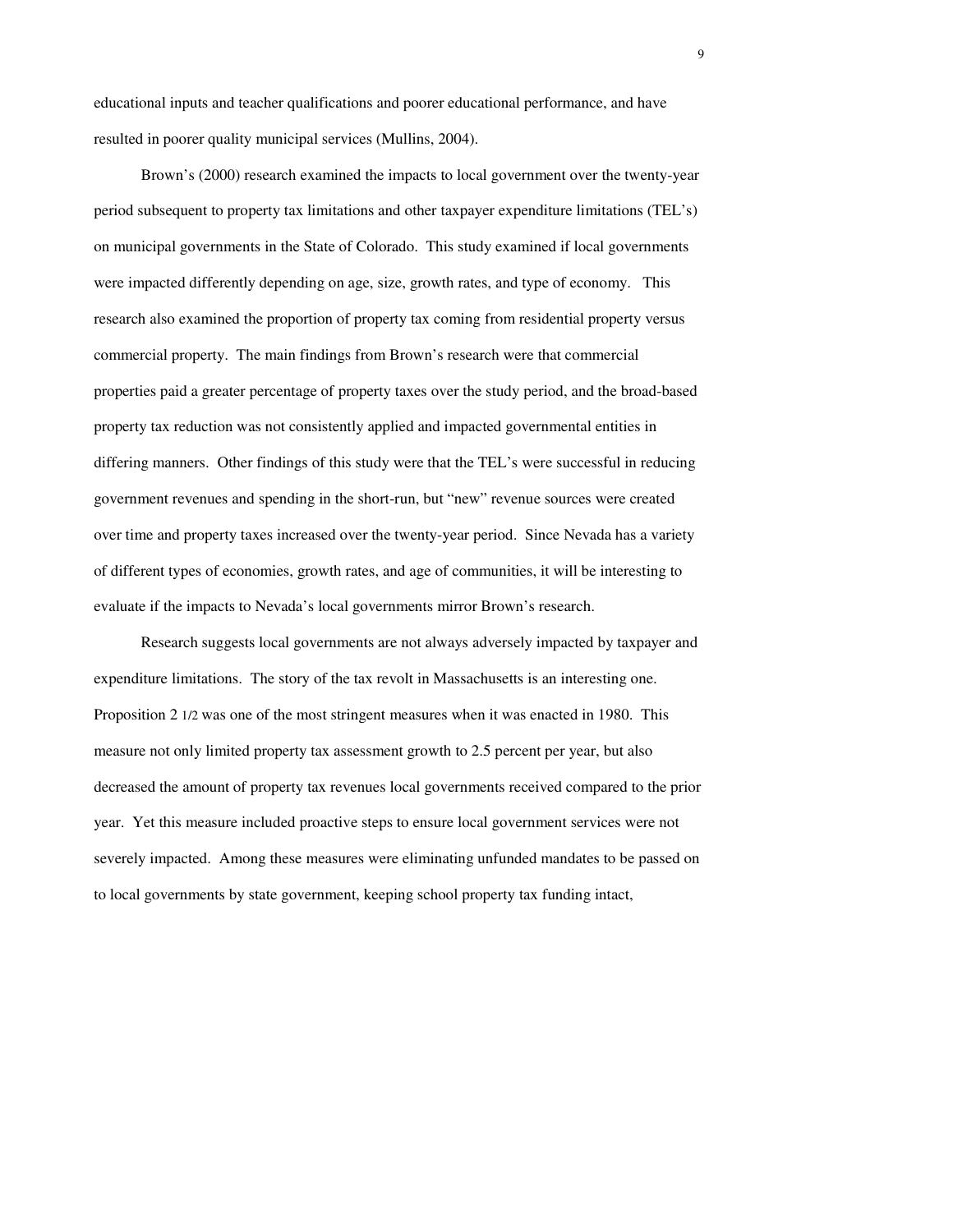elimination of collective bargaining for public safety employees, and allowing voter overrides. General spending per capita fell from 16 percent above the national average in 1977, to 11 percent above the national average in 2000 (Wallin, 2004).

Intriguing research has been conducted on California's Proposition 13, which is the most famous of property tax revenue limiting measures. The three main findings from Hoen's (2004) research were that California local government's reliance on property tax decreased, reliance on sales tax increased slightly, and reliance on user charges and miscellaneous revenues increased greatly over the quarter of a century subsequent to the advent of Proposition 13. In 1977, the percentage of total revenues for each of these revenue sources was 24 percent property tax, 18 percent sales tax, and 21 percent user charges and miscellaneous revenue. By 2002, the percentages had shifted to 17 percent property tax, 20 percent sales tax, and 36 percent user charges and miscellaneous revenue. Nevada lawmakers used California's Proposition 13 as a model during the formation of the tax shift. It will be interesting to see if Hoen's (2004) findings in California will be similar to the findings of this research.

Interesting research of Oregon's Measure 5, which was adopted in 1990, has been conducted. Measure 5 reduced property taxes and set property tax rate limits for support of local governments and for school districts. Because Measure 5 required the state to replace property tax revenue lost to school districts, responsibility for school spending was largely shifted from local voters to the state legislature. Measure 5 had several expected consequences as well as various unanticipated consequences. The expected consequences included reduced property taxes paid, reduced tax support for public schools, and expenditure limitations for state and local government (Thompson and Green, 2004).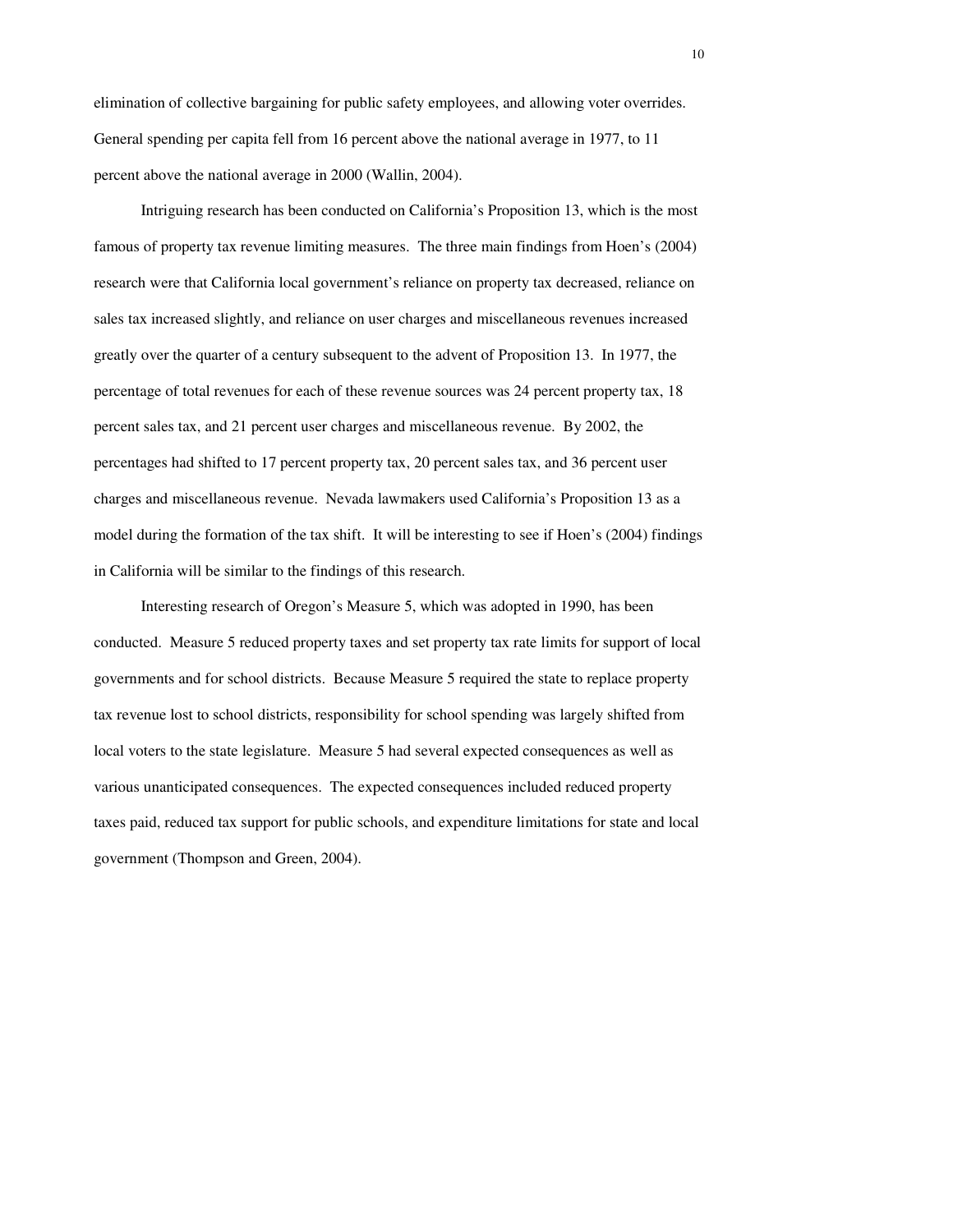Measure 5 limited the sum of local (nonschool) tax rates that could be imposed to 1 percent of actual market value whereby jurisdictions were to suffer equally. An unanticipated consequence was that Measure 5 caused a shift in property tax burden from commercial properties to residential properties. This is a result of the fact that Oregon utilizes fair market value in the calculation of property taxes for residential property but uses current revenue stream and book value for commercial property. When Measure 5 was implemented, tax rates were reduced and housing prices jumped and so did their assessments, while commercial property was unaffected (Thompson and Green, 2004). Nevada assesses commercial property using different methodology than is utilized for residential property. It will be interesting to examine if Nevada's commercial property or residential property has a higher effective tax rate.

# **OVERVIEW OF LOCAL GOVERNMENTAL REVENUE IN NEVADA Pre-shift Tax Structure**

Prior to 1979, the Nevada State Constitution capped property tax rates at \$5.00 per \$100 assessed valuation. Assessed value was determined by multiplying the taxable value times the level of assessment (thirty-five percent) as it is today. Taxable value was market or cash value for land and replacement cost for improvements (buildings). Prior to 1981, improvements were not depreciated (Tax Topics, 2001). Local governments could increase property tax rates merely by legislative action. Prior to the tax shift, property tax revenues were the largest revenue source for local governments, with sales tax revenues a distant second. Approximately half of local governments' revenues were derived from property tax with about one-tenth coming from sales tax (Nevada Department of Taxation, 1979). Sales taxes were collected on goods only. Prior to the "tax shift," most counties (13 of 17) received one component of sales tax,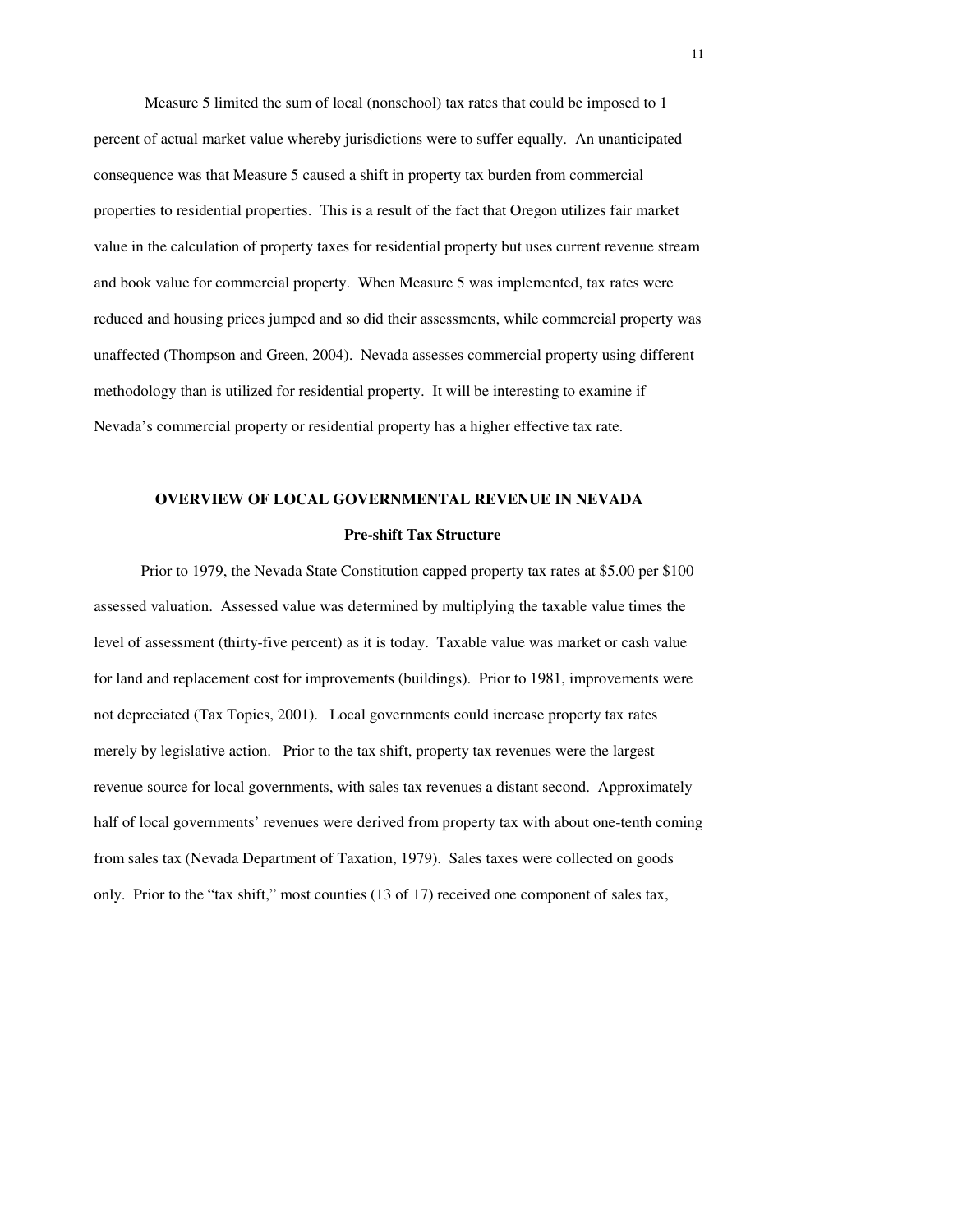(BCCRT) Basic City County Relief Tax, which was and still is .5 percent of sales. Counties had the option whether or not to impose this sales tax rate.

#### **Post-tax shift Tax Structure**

Along with many other states, the 1979 state legislature approved property tax reduction measures to provide tax relief to citizens and businesses. Property tax rates were reduced by the 1979 legislature, and were further reduced by the 1981 legislature. The 1981 legislature required all counties to impose BCCRT, in addition to a new component of sales tax, Supplemental City County Relief Tax (SCCRT), created to partially offset property tax revenue reductions. This component was administered at the county level at the rate of 1.75 percent of sales (NRS 377, 1981). The intent of this legislation was two-fold, to reduce property tax revenues for state and local governments, and provide tax relief for residents and businesses. The Nevada State legislature further capped the property tax rate at \$3.64 per \$100 in 1981 as a result of these changes (NRS 361.453, 2003).

There were three changes during the "tax shift": property tax rates and the cap were reduced, depreciation of buildings (improvements) was used in the calculation of property taxes, and local governments were given access to additional sales tax revenue.

#### **Property Tax Rates and Cap**

During the "tax shift," the legislature reduced the property tax "cap" to \$3.64 per \$100 assessed valuation. All city and county rates in Nevada were reduced to less than one-third of their previous rate. The cap had remained until the advent of Senate Bill 507, enacted by the 2003 Legislature, added a total of 2 cents outside the statutory rate cap of \$3.64 per \$100 of assessed valuation (Nevada Legislature, 2003). Subsequent to the shift, property tax rates can only be increased by voter approved overrides, legislative overrides, and the creation of special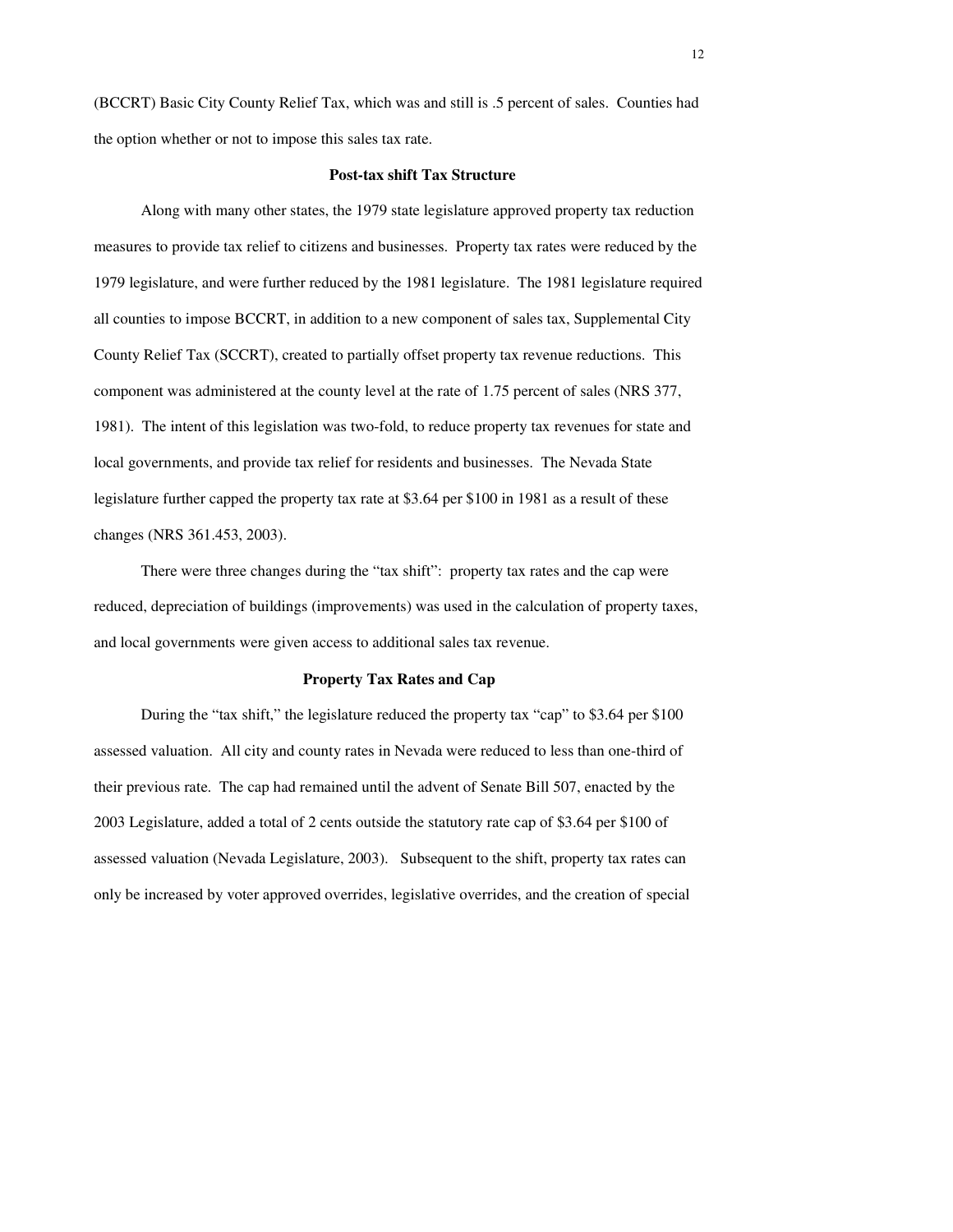districts by the legislature. Voter approved overrides were approved by many local governments to provide for greater levels of service for schools, police, fire, and parks & recreation. Prior to the 1993 Nevada Legislature, voter approved overrides could be imposed in perpetuity, unless rescinded by a vote of the people. In 1993, legislation was enacted limiting the term of voterapproved overrides to no more than 30 years duration (NRS 354, 1993).

#### **Depreciation**

In Nevada, property tax is levied on both personal and real property. During the "tax shift," Nevada also became the only state to depreciate improvements (buildings) and personal property in determining property value. Land, however, is valued at market value. As a result, property in Nevada is at "taxable value" and not at "market value." Depreciation of buildings is 1.5 percent for 50 years (NRS 354, 1981).

#### **Sales Tax**

As mentioned previously, another component of sales tax was added during the 1981 tax shift, to offset the reduction of property tax revenues. The statewide sales and use tax rate was increased from 3.5 to 5.75 percent. This 2.25 percentage point increase was comprised of a .5 percentage point increase that went to schools, and a 1.75 percentage point increase, called SCCRT, which is distributed exclusively to cities, counties, towns, and special districts. Prior to the formation of the consolidated tax formula in 1997, both SCCRT and BCCRT were collected and administered at the county level. The allocation of these sales tax revenues was performed on separate formulas utilizing former property tax rates, assessed valuation of each entity, and population. In 1993, the Nevada Legislature passed a sales tax provision that created a guarantee for rural counties; whereby urban counties redistribute a portion of their sales tax revenues to rural counties that tend to have more volatile economies (NRS 377.050-.070, 1981).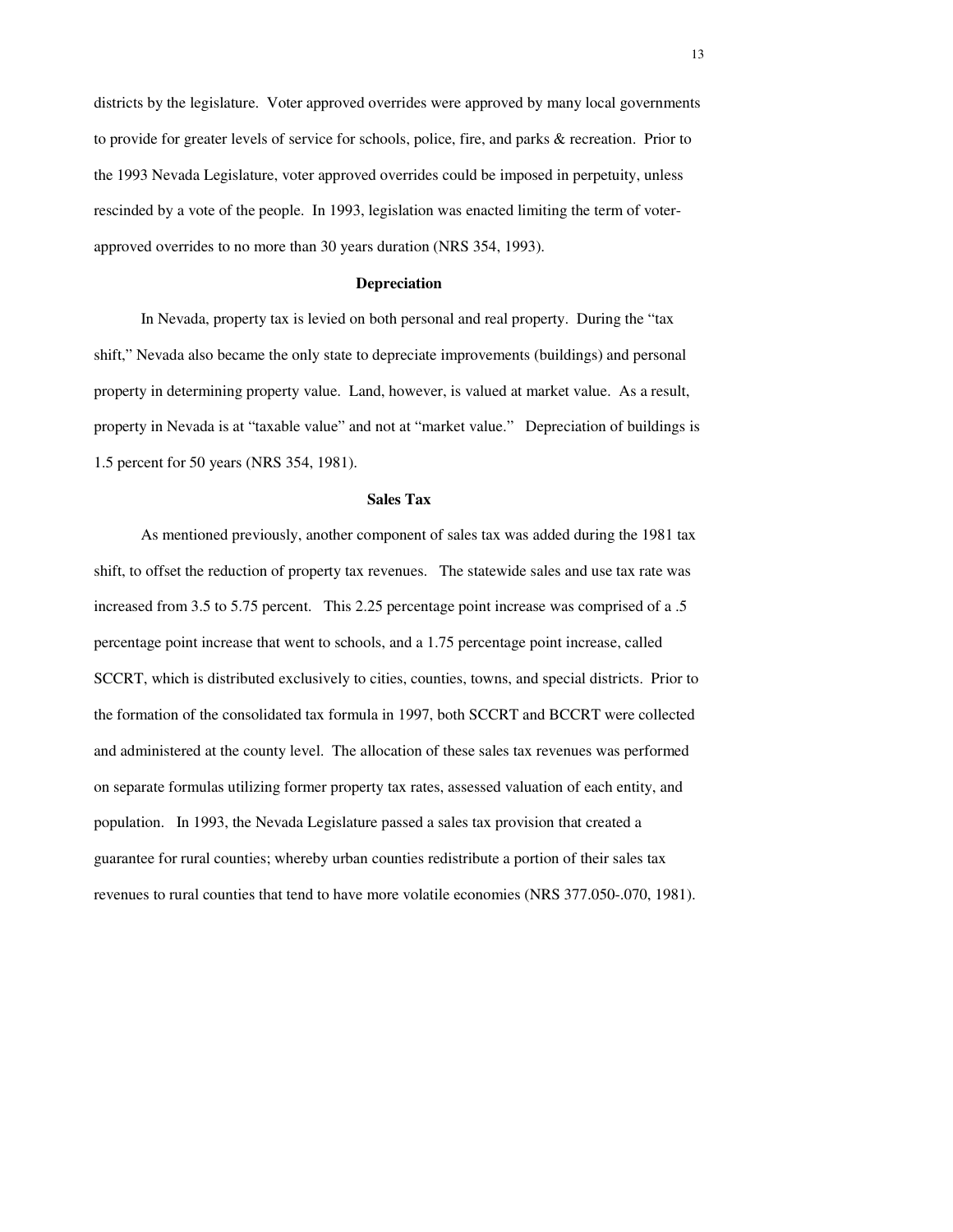The 1997 legislation passed the consolidated tax formula that combined sales tax (both BCCRT and SCCRT) with cigarette, liquor, real property transfer, and government services taxes into one revenue source for distribution. Over 80 percent of consolidated tax is comprised of the two sales tax components. Under this formula allocation, the county, towns, and special districts now share in some of these revenue sources they formerly did not receive. This legislation became effective for fiscal year 1998-99 (NRS 360.600-.740, 1997).

#### **Price Waterhouse-The Urban Institute Study of State and Local Governments in Nevada**

In 1988, the State of Nevada paid Price Waterhouse and the Urban Institute a half million dollars to study and evaluate the tax structure of state and local governments in Nevada. Among the findings relating to local governments were that property tax is a less important revenue source in Nevada than it is nationally. The study also found that the property tax base is becoming narrowing over time, with exemptions for various forms of personal and real property. The study recommended decreasing exemptions and assessing property at 100 percent of full market value. The study cited the shift toward sales tax has been successful at holding down property taxes. Findings also included that a shift took place in control of local government revenue policies from elected officials to the state legislature (Price Waterhouse-The Urban Institute, 1988).

Although the Price Waterhouse study had various findings and recommendations for both state and local government, it was largely ignored by the legislature.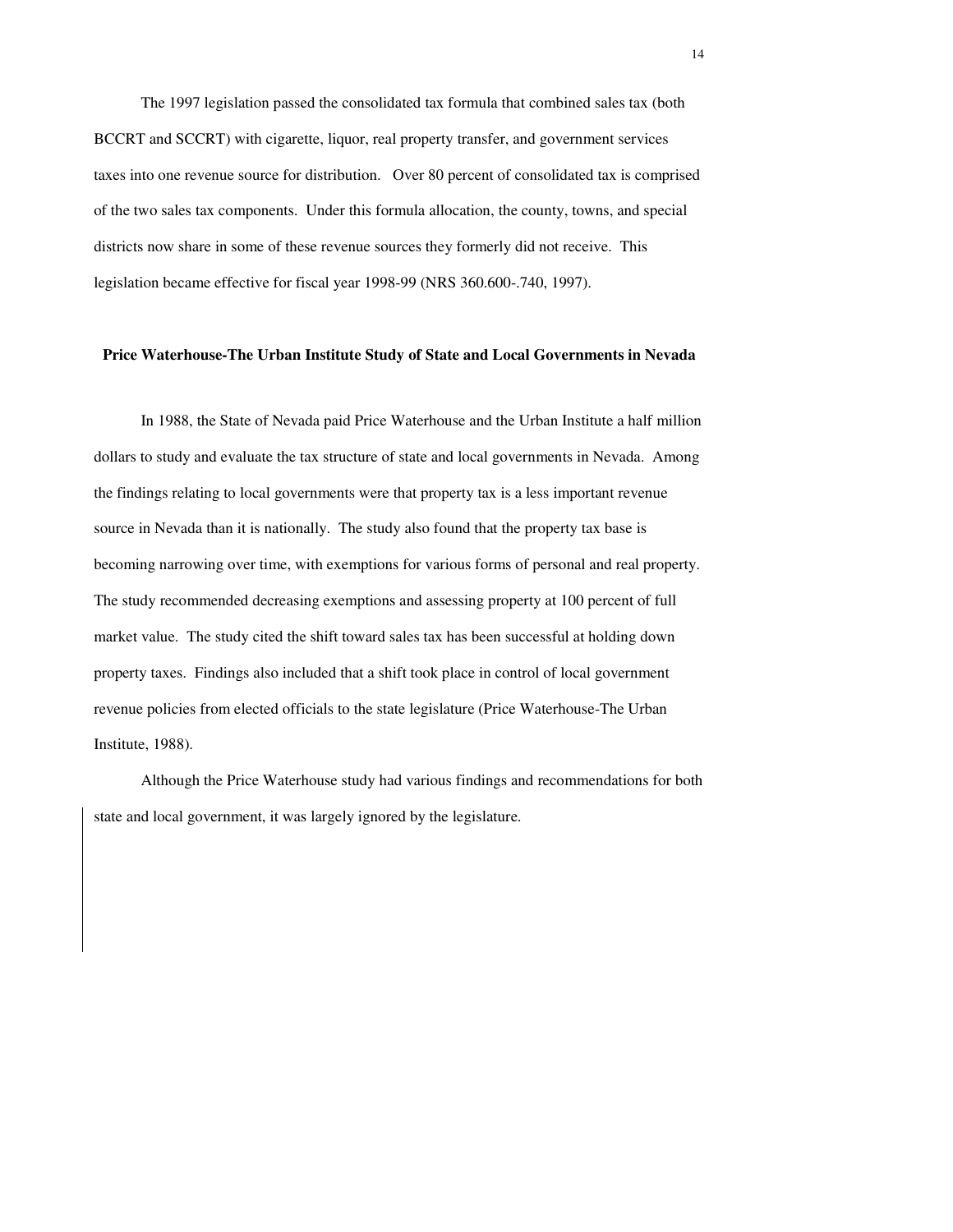#### **Recent Change to Tax Structure**

The present tax structure for local governments in Nevada is virtually the same today as immediately after the "tax shift," with the exception of Assembly Bill 489 passed by the 2005 Nevada Legislature. Assembly Bill 489 will limit property tax revenues that governmental entities can receive to new growth added to the tax rolls, 3 percent for residential properties, and 8 percent for commercial properties. This legislation represents a departure from all previous property tax law in Nevada in that it limits the amount of property taxes paid independent of the taxable and assessed value. In effect, it will artificially set and lower property tax rates. This legislation will become effective July 1, 2005 (AB 489, 2005).

#### **RESEARCH QUESTIONS AND METHODS**

This research will examine the impact on local governments of the three primary changes brought about by the Tax Shift of 1981: the property tax cap/rate reductions, depreciation of improvements (buildings), and the shift to sales tax. These three areas are examined because these changes are in the present tax structure and have not been modified in the past quarter of a century. These impacts will be explored using secondary data compiled from annual financial reports and from the State of Nevada. The analysis will include an examination of impacts of the "tax shift" on revenues and rates. I would hypothesize that both rates and revenues were dramatically decreased following the change, but have increased again over time. Another question to be examined is if the "tax shift" had differential impacts on Northern versus Southern Nevada.

Brown's study (2000) suggests that broad based financial policies may impact entities in differing manners. The first research question is did the Tax Shift of 1981 affect entities in the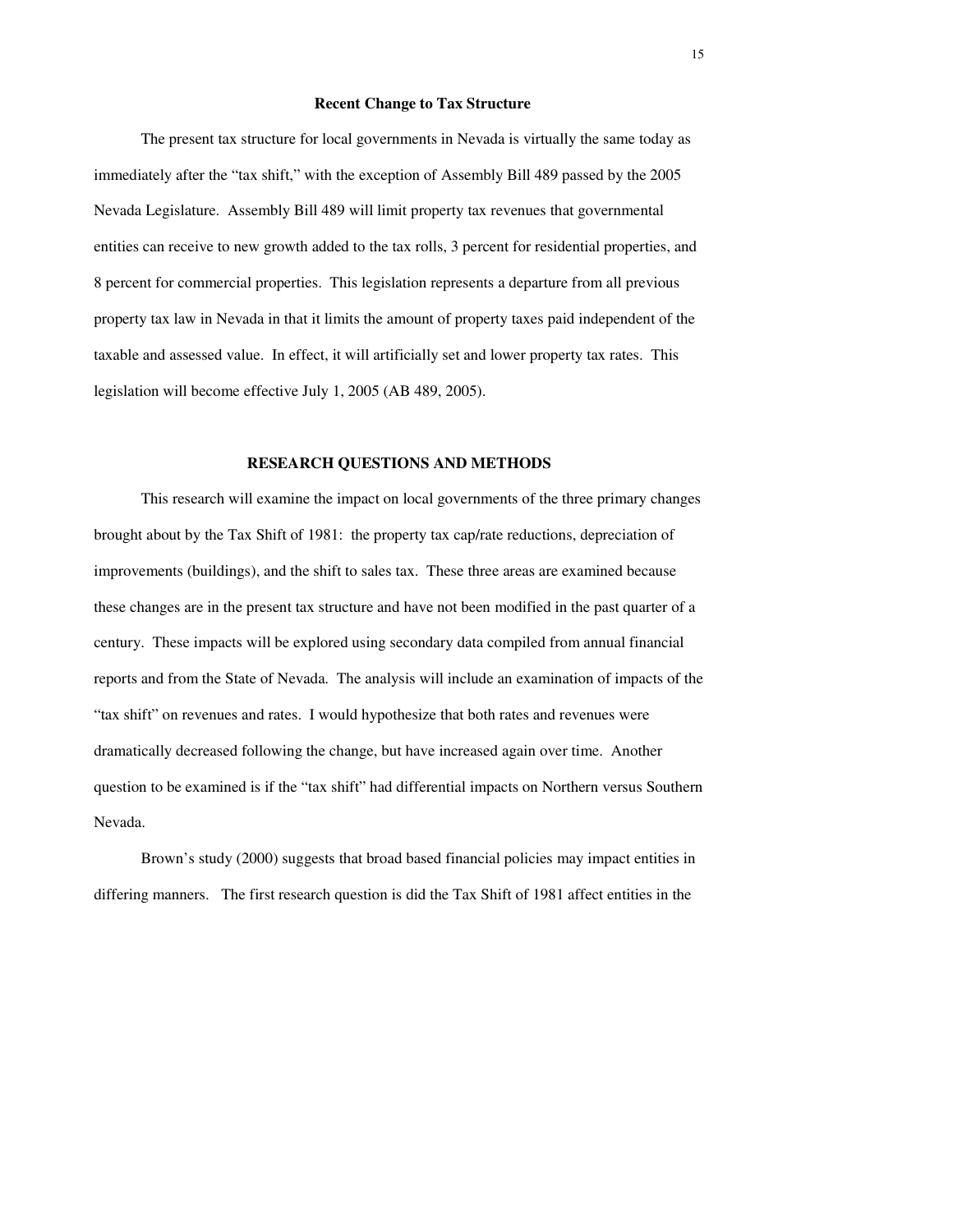same manner? My hypothesis is that the Tax Shift affected entities in a differing manner due to differences in governmental types, age of real property (as it relates to depreciation), sizes, growth rates, and types of economies throughout the State of Nevada.

One change in the Tax Shift to the legal tax structure in Nevada was depreciation of improvements (buildings) at the rate of 1.5 percent per year for fifty years. I hypothesize older and slower growing governmental entities (typically in rural and Northern Nevada) will be affected by depreciation lessening assessed value growth to a greater extent than Southern Nevada, which has doubled in size in the past ten years. If my hypothesis is correct, I would further hypothesize that this would result in slower growth or declines in assessed value and greater increases to the property tax rates than Southern Nevada.

 Another change to the legal tax structure that occurred during the Tax Shift was the increase to the sales tax rate to partially offset property tax revenue losses. With 1999 came the inception of the Consolidated Tax formula, which is comprised primarily of sales tax. Under this formula, counties receive a larger share of sales tax revenues. Food, services, tickets, and prescription drugs are exempt from sales taxes in Nevada thus creating a narrow sales tax base. As previously discussed in Pommer's research (2002) the narrowing tax base has had impacts on the adequacy of sales tax revenues. The Survey of Current Business (1997) has shown that spending patterns have shifted away from a goods based society to a service based society that is taxable under Nevada's sales tax structure.

 This study examines the impact of these changes to the Nevada tax structure on the two most populous areas of Nevada: Clark County (urban Southern Nevada) and Washoe County (urban Northern Nevada). In addition, it examines the impact on five selected cities: the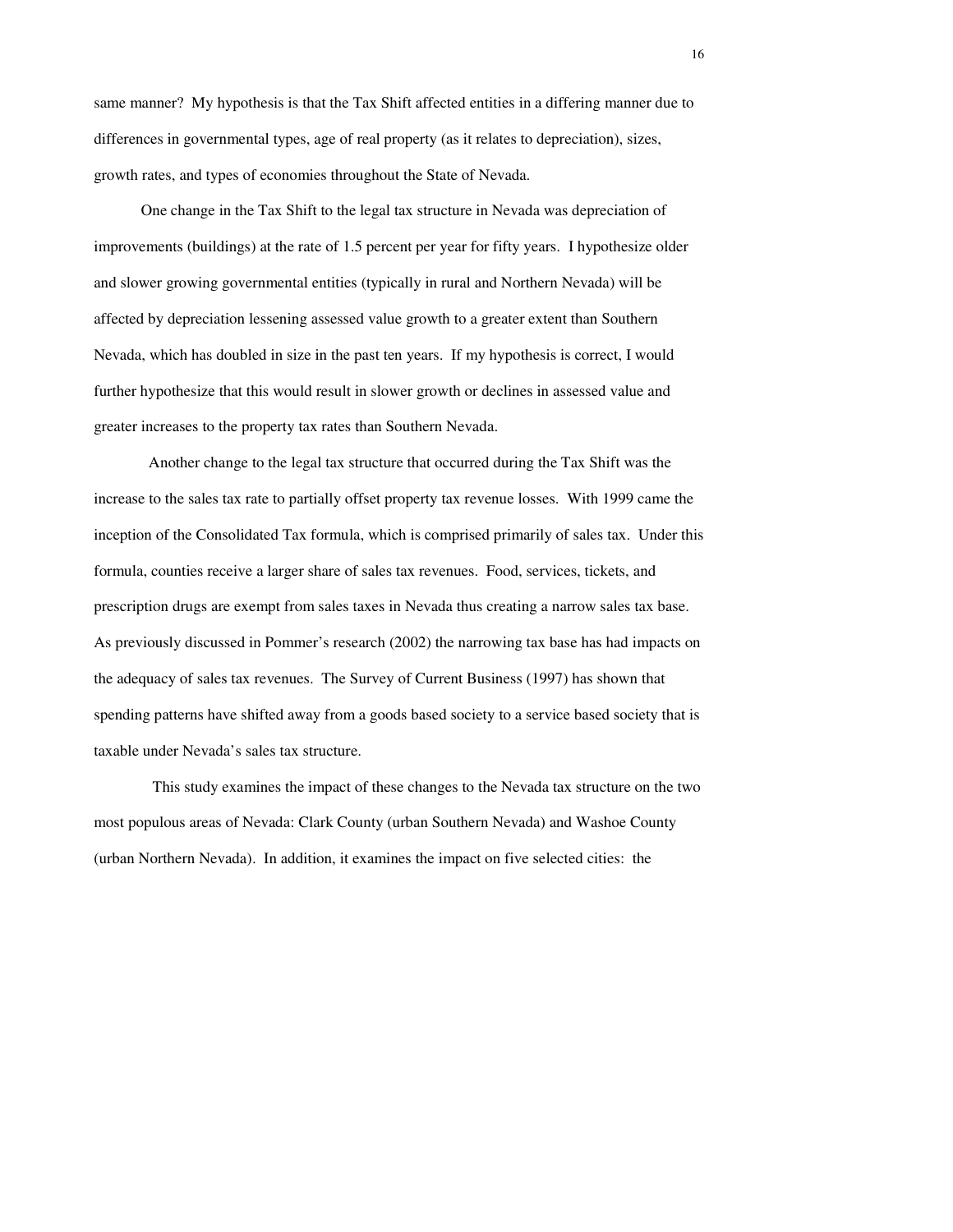Southern Nevada cities of North Las Vegas, Las Vegas, and Henderson and the Northern Nevada cities of Sparks and Reno.

Secondary data, compiled from the Nevada Department of Taxation, was used to assess this impact. Trends in local property tax rates, assessed value, and revenues were observed from 1967 to 2005 to see if there were any changes in trends over that period of time. Typically, incorporated city governments are responsible for different services, such as police, fire, and utilities that county governments are not. Likewise, county governments are responsible for health, transportation, and court programs that are not offered by cities. Therefore, the study presents findings for cities and counties separately. Since the cities and counties vary greatly in size, it is difficult to make meaningful comparisons. To address this issue, the data are reported on a per capita basis when appropriate. Population for each entity was gathered from the Nevada State Demographer's office, with the exception of the 1967 populations, which utilized the 1970 Census information. Both property tax assessed values and revenues were inflation adjusted using the nationwide consumer price index to facilitate comparison of the data gathered.

#### **FINDINGS**

The type of government and economy can have an impact on trends. Cities and counties separated information for comparative purposes. Three components of property taxes were examined as part of this analysis: inflation adjusted per capita assessed value, property tax rates, and inflation adjusted per capita property tax revenues. Of these three components, assessed value is the most meaningful, as it has the largest determination on if or how much rates need to be to provide sufficient revenues. Inflation adjusting information by use of the consumer price index (CPI) with the base year of 1967 and using per capita information aids in making meaningful comparisons of information.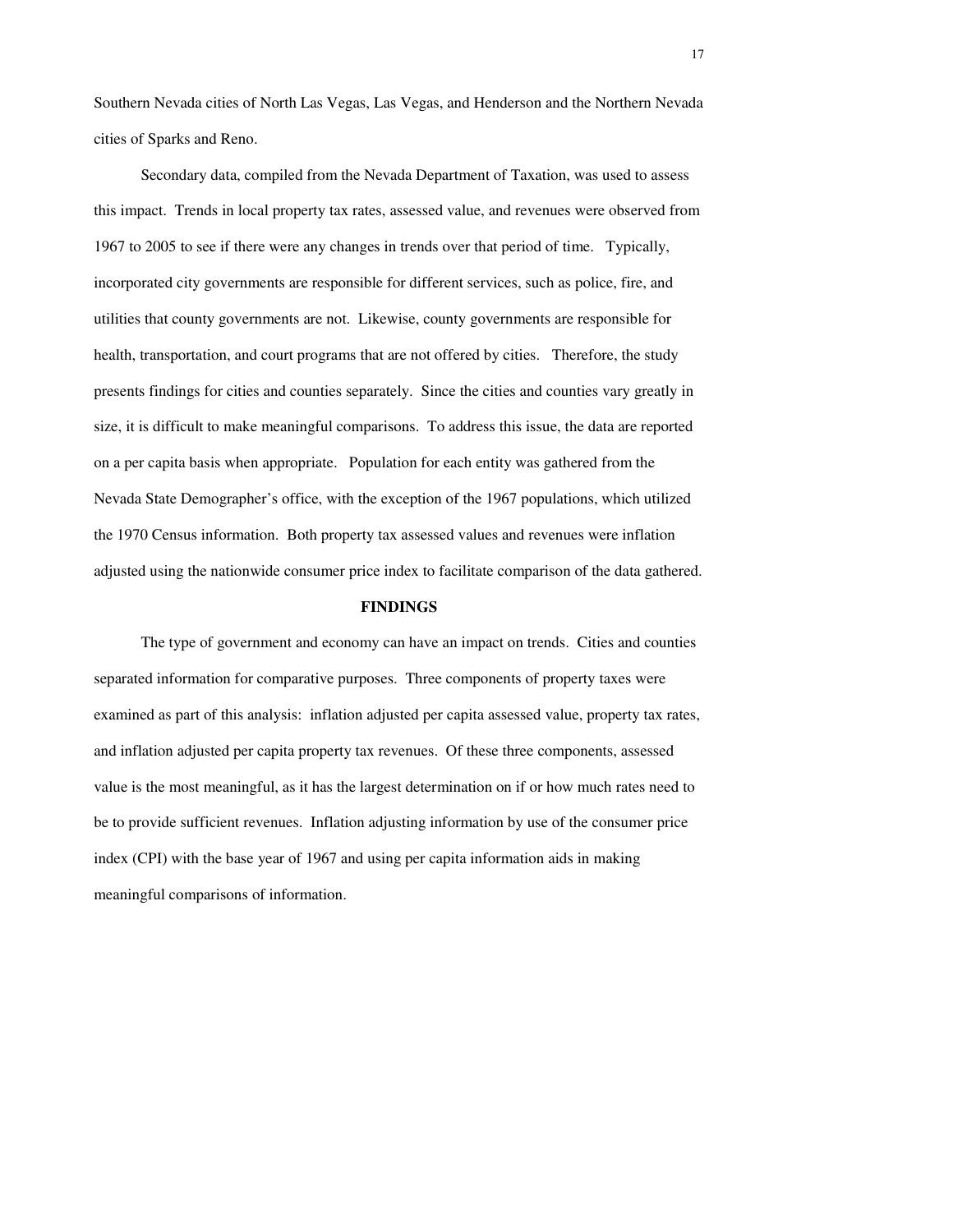

**Figure 1. Assessed Value Per Capita - Cities (Inflation Adjusted Dollars)**

Figure 1. illustrates trends in per capita assessed value for cities by region from 1967 to 2005. Northern urban cities in Washoe County (\$2,464) had a higher assessed value per capita in 1967 than Southern urban cities in Clark County (\$1,640). By 1982, Northern cities' assessed value per capita was nearly double the amount of cities in Clark County. In the period subsequent to this time, Clark County cities have gained ground while per capita assessed value in Northern cities declined and then partially recovered. Today, Clark County cities have a higher per capita assessed value than cities in Washoe County. Although Washoe County cities' assessed value per capita increased from 1997 to 2005, their assessed value is still less on a per capita basis than in 1982 (\$4,027 versus \$4,195). There is no direct data to isolate the role of depreciation on assessed value. The information in Figure 1. supports the theory that slower assessed value growth in Northern Nevada may cause sharper rate increases to offset the slower growth. Property tax rates and revenue growth per capita are examined later in this analysis, to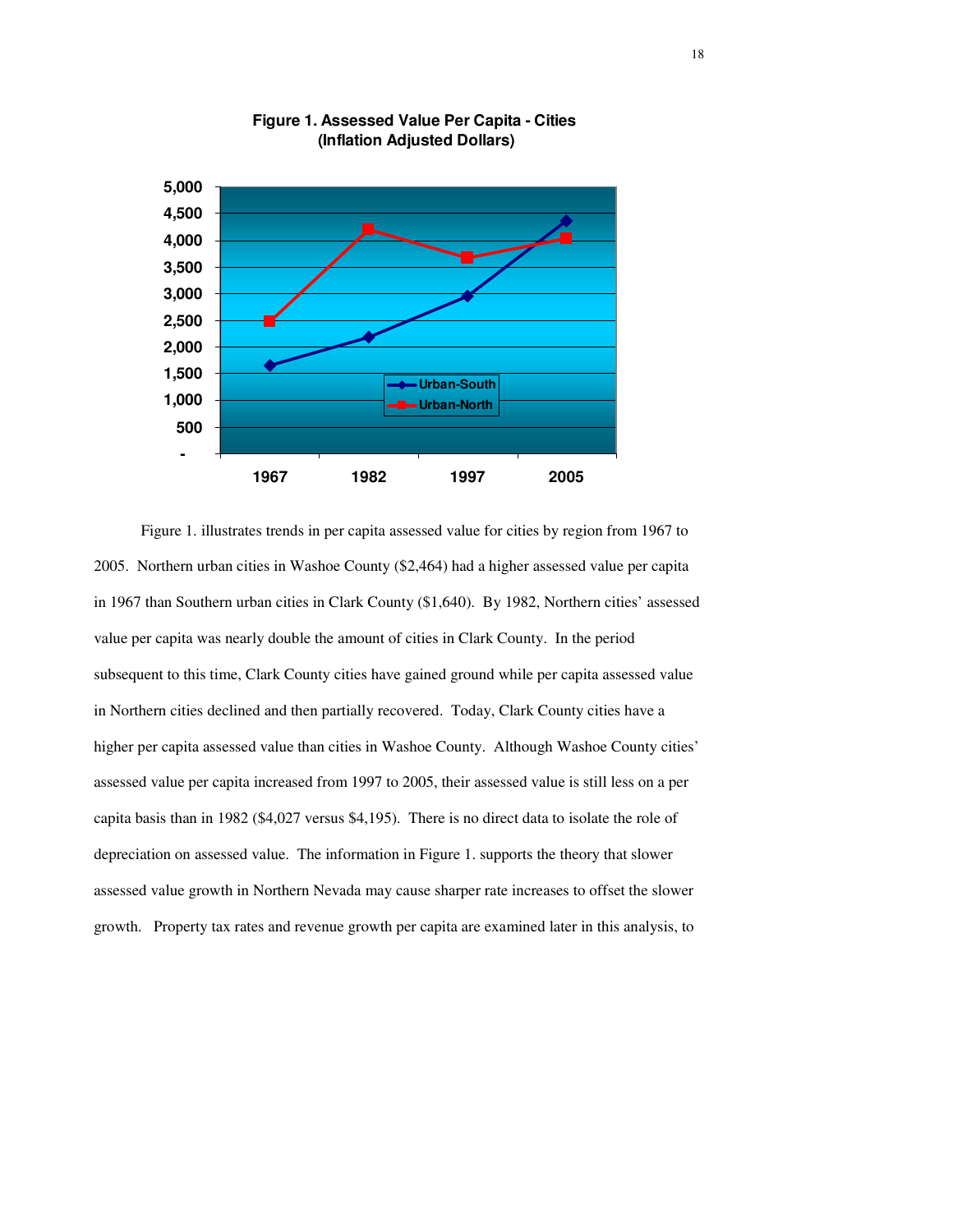evaluate if these larger property tax increases in Northern Nevada cities have offset the slower assessed value growth.



**Figure 2. Local Property Tax Rates of Cities**

Figure 2., above, compares the local property tax rates for cities by region and illustrates that rate trends in both areas have been similar. It illustrates that in 1967, urban cities in Southern Nevada had a slightly higher average local property tax rate than urban cities in Northern Nevada. In 1982, after the "tax shift," tax rates in both Northern and Southern cities declined dramatically. Cities in Southern Nevada had rate reductions that left them with nearly twice the average local property tax rates as cities in Northern Nevada. Since then, rates in both areas have gradually increased, but not to previous levels. This supports my hypothesis that rates would be dramatically reduced and would increase again over time.

There are also some differences in the trends for Northern and Southern cities. Cities in Northern Nevada have increased their local property tax rate at a more rapid rate than cities in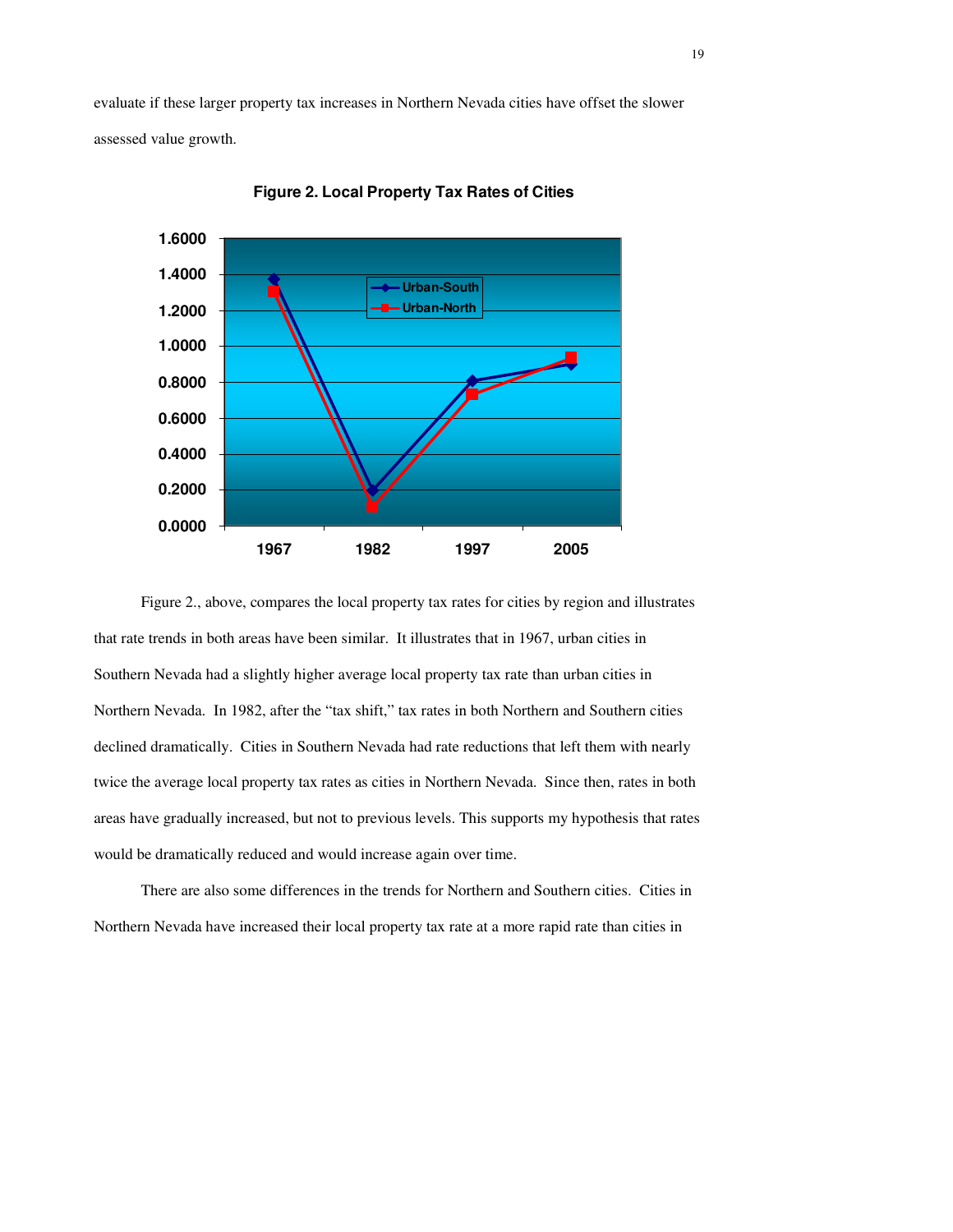Southern Nevada. Today, cities in Southern Nevada have an average local property tax rate lower than their counterparts in Northern Nevada. This information may support hypotheses stated earlier: this lessened assessed value growth may necessitate more rapid rate increases in Northern Nevada compared to Southern Nevada cities. It also supports that decreases in property tax rates would be made up over time. Further examination of assessed value and per capita revenue growth needs to be examined to more effectively evaluate these hypotheses.



Figure 3. is a graph depicting property tax revenue for cities by geographical region from 1967 to 2005. This graph illustrates that property tax revenues of cities for all regions have been very similar over the entire period. General trends include sharp reductions in revenues after the "tax shift" and increases in per capita revenues that have exceeded the levels prior to the shift. A couple of interesting trends are noteworthy. In 1982, property tax revenues for Northern cities were reduced to a greater extent than Southern cities. The Northern cities declined from \$31 per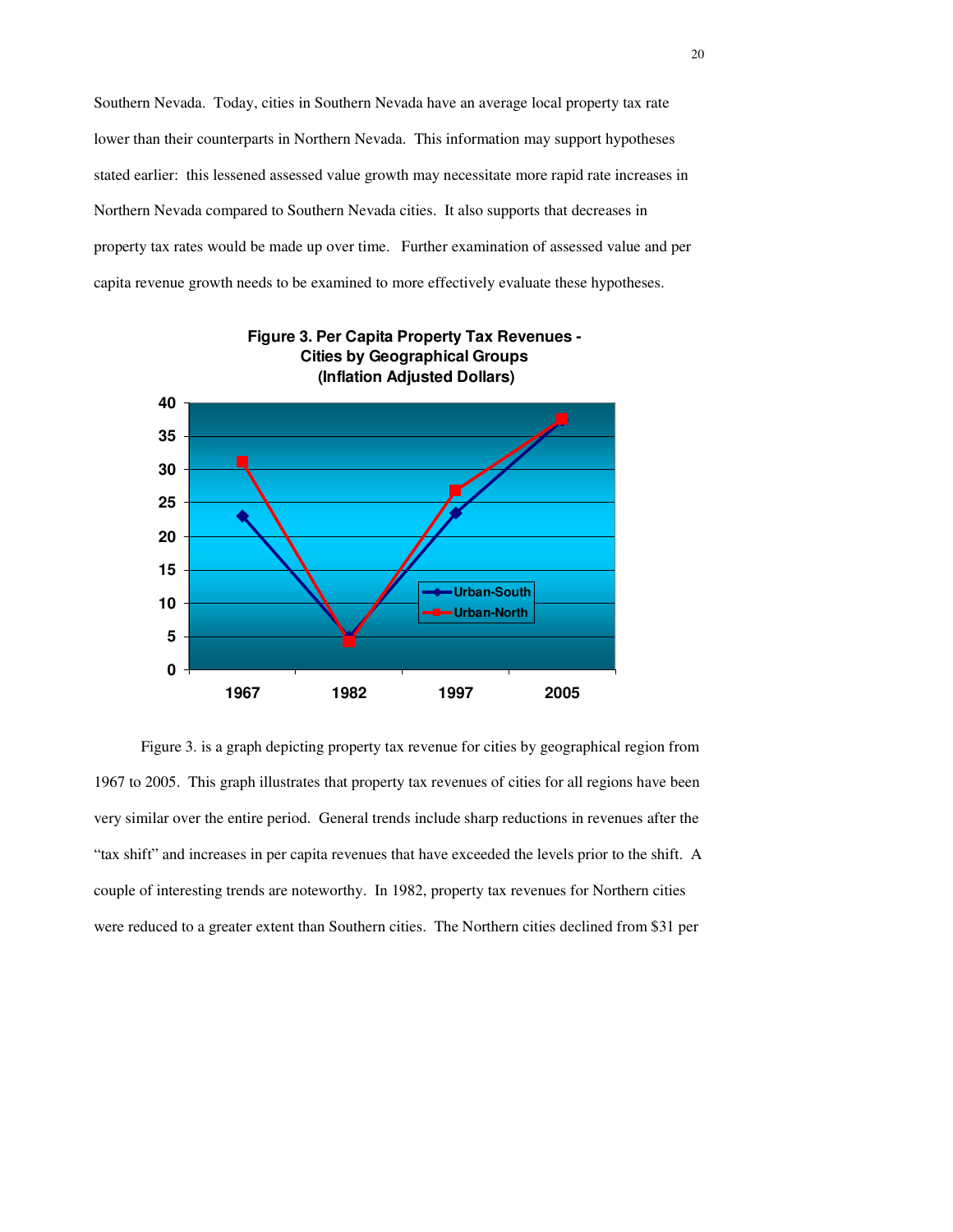capita in 1967 to \$4 per capita in 1982. This only somewhat supports my hypothesis that policy changes impact entities in a differing manner. Meanwhile, urban Southern Nevada declined over the same period from \$23 per capita in 1967 to \$5 in 1982. From 1982 to present, per capita property tax revenues in both Southern and Northern Nevada urban areas have grown by about the same amount. Per capita revenues are virtually the same in each area, and they exceed levels prior to the shift. The information on this graph illustrates larger increases in property tax rates for Northern Nevada urban cities have offset some of the impacts of a decline in per capita assessed value. Figure 3. illustrates property tax revenues that decreased dramatically as part of the "tax shift" now far exceed revenue levels before this change; supporting my earlier hypothesis.



**Figure 4. Assessed Value Per Capita - Counties (Inflation Adjusted Dollars)**

Figure 4. depicts assessed value per capita growth by region for counties from 1967 to 2005. It illustrates that Clark County's assessed value per capita has increased steadily over this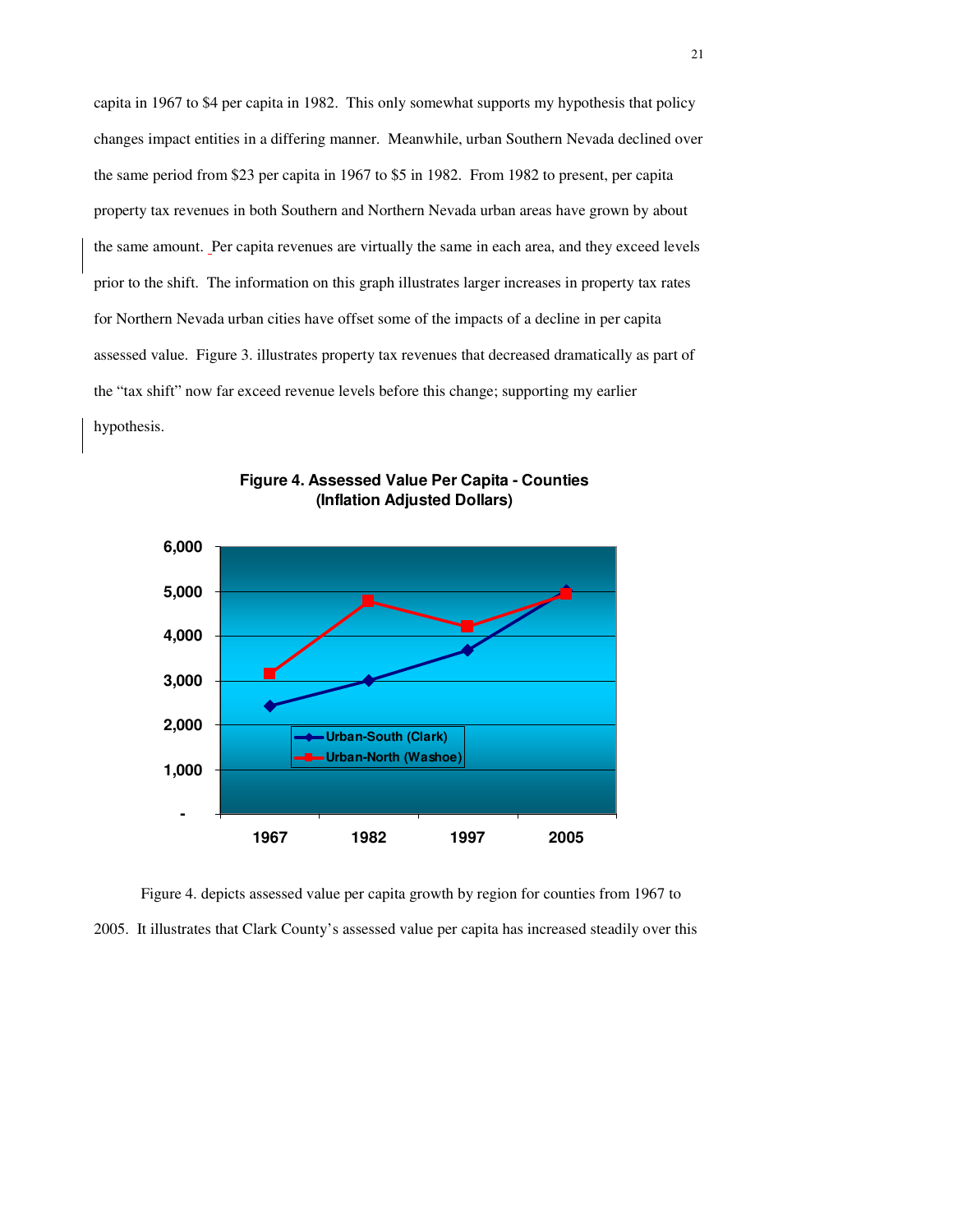period. In 1967, Washoe County's assessed value was \$3,149 per capita; more than twenty percent higher than Clark County's \$2,415. Clark County's assessed value per capita was roughly 75 percent of Washoe County's in both 1967 and 1982. From 1982 to 2005, Clark County's assessed value per capita caught and now exceeds that of Washoe County. Washoe County's assessed value declined from 1982 to 1997 and has increased from 1997 to 2005. The recent upturn in Northern Nevada may be the result of increases in land prices. These trends may support the theory that depreciation has had a greater impact on Northern Nevada. This is a possible explanation only as there is no direct data available to measure the impacts of depreciation. It also supports the hypothesis that tax policies can affect entities in differing manners.





The comparison of local property rates for counties in Figure 5. depicts several trends. In 1967, Washoe County had a much higher property tax rate (\$1.2770) than Clark County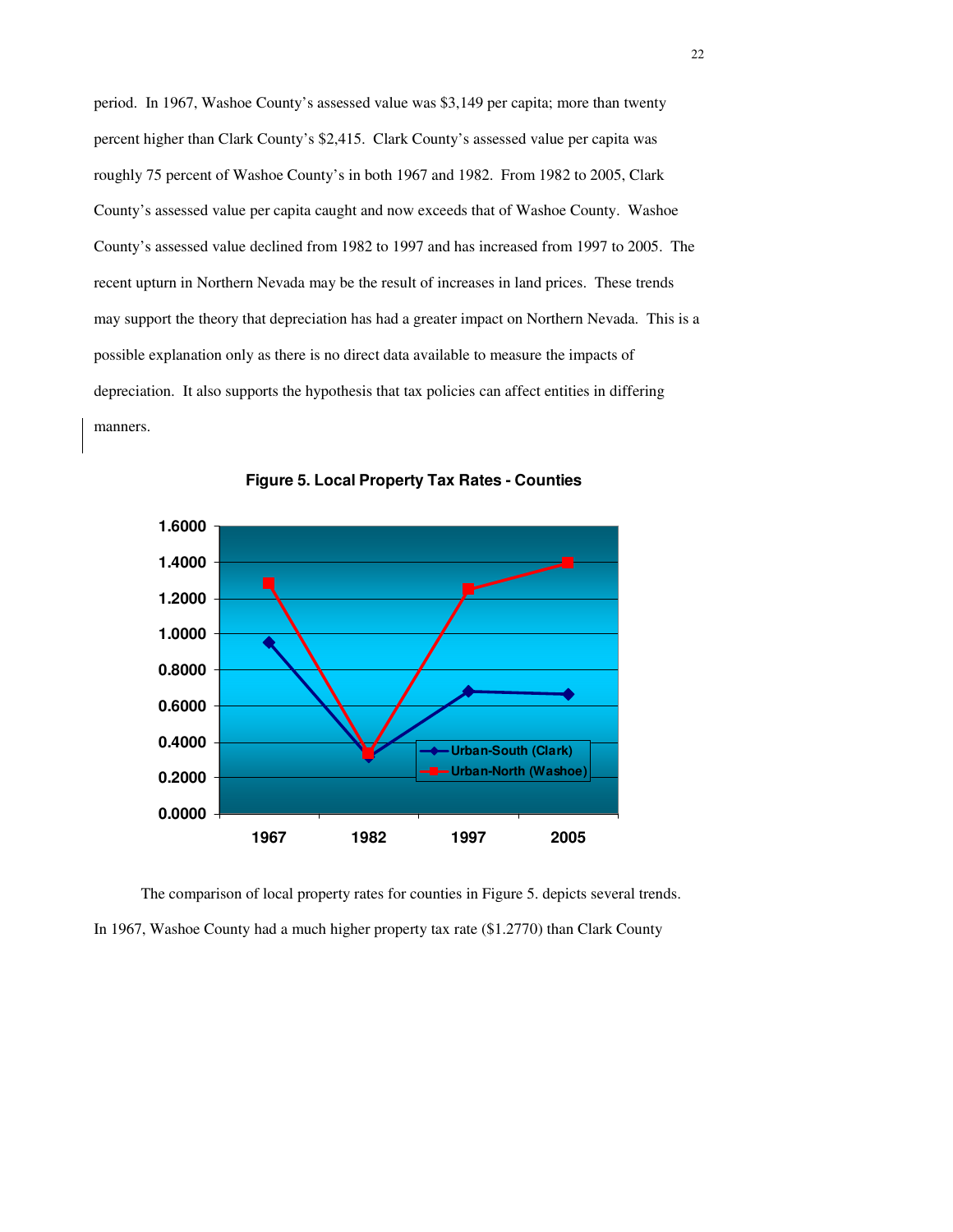(.9537). In 1982, after the "tax shift," the local rates in Clark and Washoe Counties were much closer .3134 to .3328 per \$100 assessed value. From 1982 to present, Washoe County's local property tax rate has increased much more rapidly than Clark County. Washoe County's local property tax rate now exceeds the 1967 rate. Even more interesting, Clark County has decreased its local rate from 1997 to 2005. These slower rate increases for Clark County may be evidence to support my hypothesis that the depreciation change that was part of the "tax shift" has had a greater impact on Northern communities that tend to be older. The impact of depreciation may possibly have been responsible for the larger increases in rates.





 Figure 6. illustrates some intriguing trends. For the entire period 1967 to 2005, Washoe County received greater per capita property tax revenue than Clark County. During the "tax shift" both county's property tax revenues declined sharply. From 1982 to present, both Clark and Washoe County's per capita property tax revenues have increased in excess of three-fold,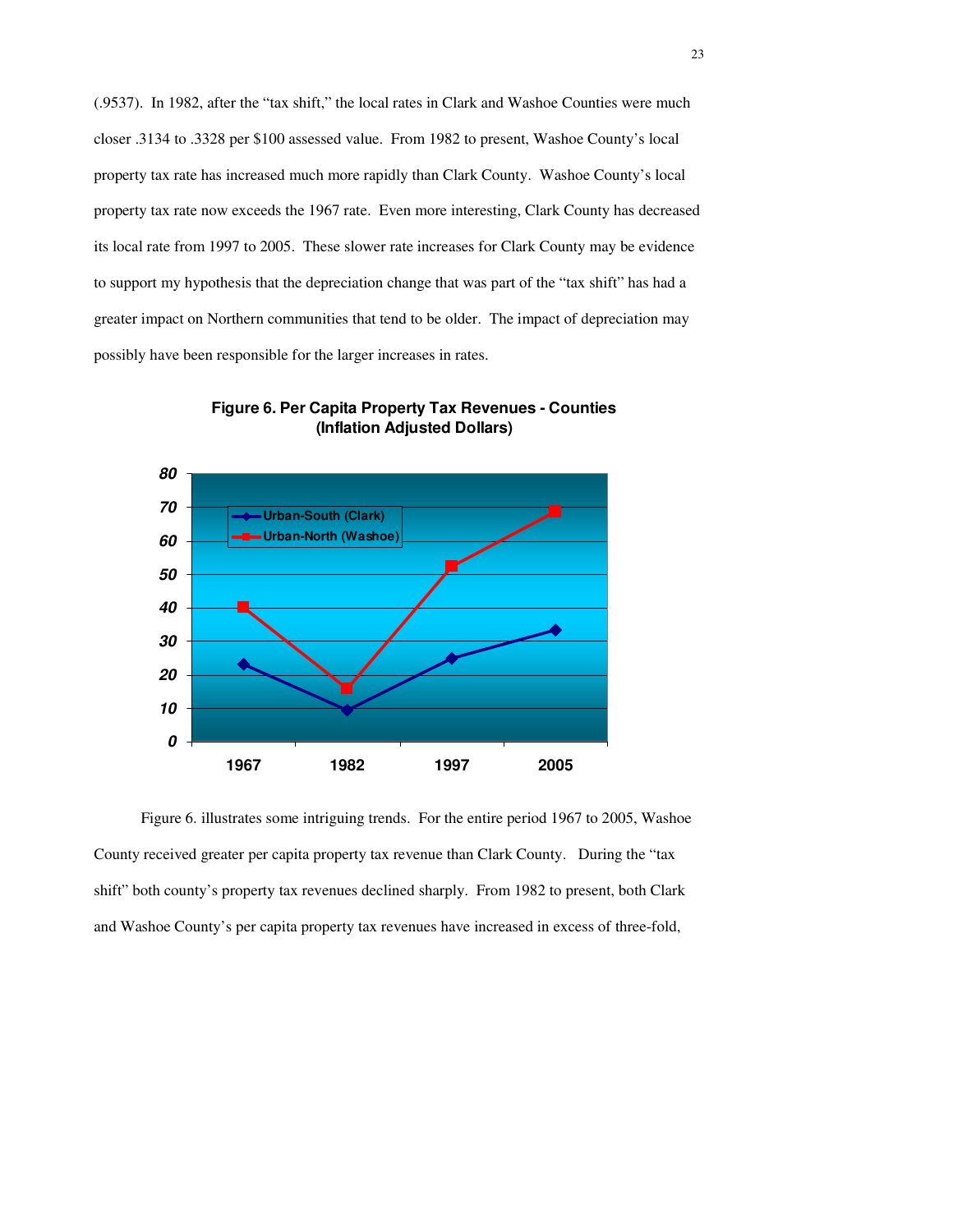with Washoe County increasing in excess of four times. A closer examination of rates earlier, shows that Washoe County's property tax rate increased in excess of four times over the same period. Clark County's rate doubled over the same period. The higher property tax revenue for urban Northern Nevada appeared to be caused by the higher property rates than Southern Nevada. The revenue growth in Figure 6. does support my earlier hypothesis that revenues decreased as part of the "tax shift" would grow over time.

## **SALES TAX**

 One of the major changes during the "tax shift," was the shifting of revenues from property tax to sales tax. This was accomplished when the sales tax rate for BCCRT was required and when SCCRT was created. Figure 7. below illustrates the percentage of sales tax versus property tax revenues collected for all counties for the periods 1972 to 1979, and 1997 to 2004. Unfortunately a gap exists in the availability of information for the periods 1980 to 1996.



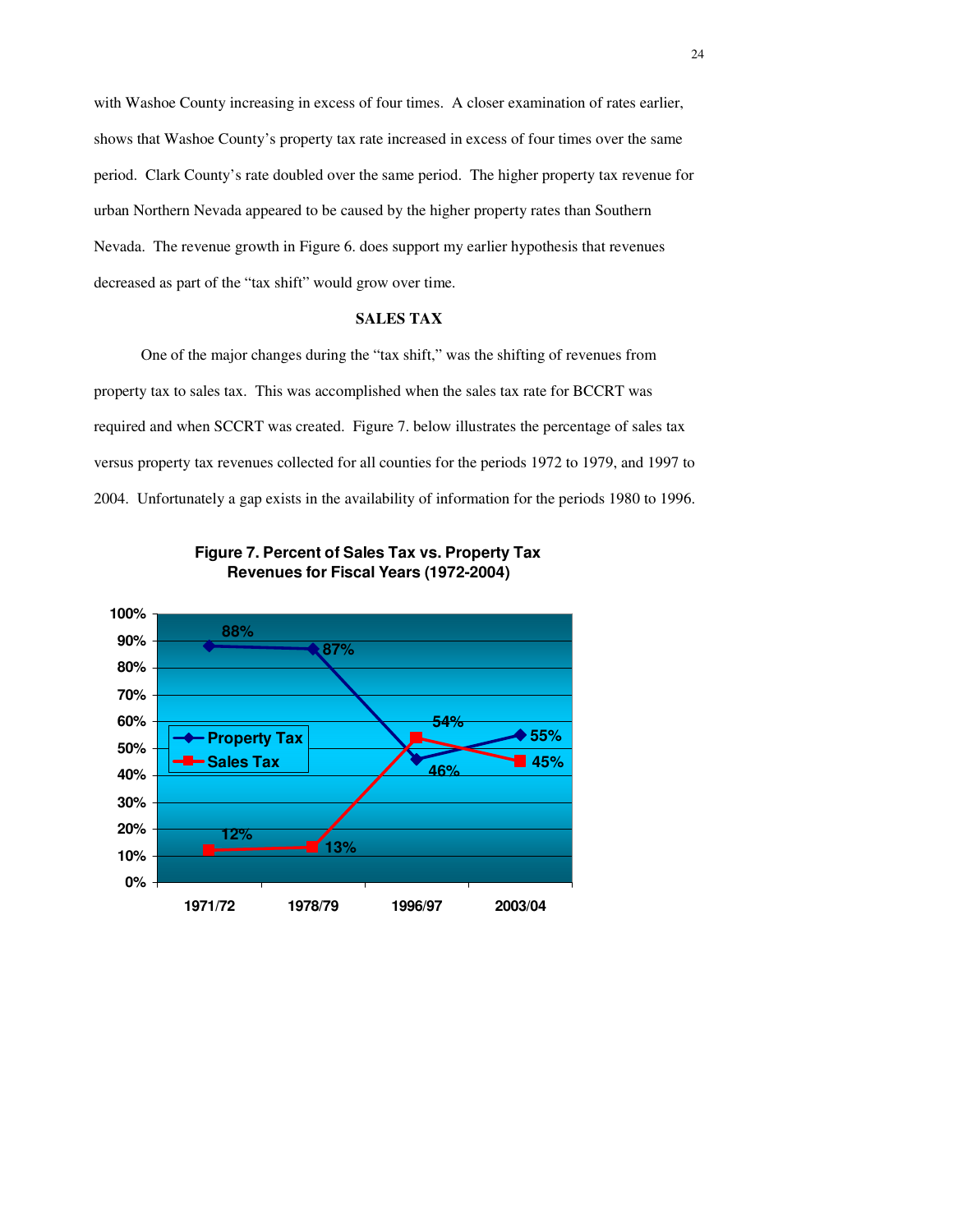The information above in Figure 7. illustrates some very interesting trends. From 1972 to 1979, the percentage of sales tax to property tax revenues remained virtually the same in spite of 13 of the 17 counties imposing the optional BCCRT sales tax in 1979, as opposed to 10 of the 17 counties in 1972. The percentage of property tax to sale tax revenues was over 6 to 1. During the "tax shift," property tax rates were reduced and a new sales tax was enacted to partially offset the reduction in property tax revenues, called SCCRT. In 1997, sales tax had replaced property tax revenues as the largest revenue source for local governments, with 54 percent of revenue mix coming from sales tax compared to 46 percent from property tax. From 1997 to 2004, an interesting significant change has taken place; this mix has reversed with 55 percent of the revenue mix coming from property tax with 45 percent coming from sales tax.

## **CONCLUSION**

Two research questions examined in this study were to determine if the Tax Shift of 1981 affected Nevada governmental entities in differing manners and reduced rates and revenues governmental entities received. The study examined the cross-generalizability of Brown's research in Colorado. In addition, this study examined the impacts of Nevada being the only state to depreciate improvements (buildings) and partially offsetting property tax revenue reductions with a new component of sales tax. This study tested my hypothesis that older communities would be impacted to a greater extent since the depreciation rate is 1.5 percent for 50 years.

 Examination of quantitative secondary information supports Brown's (2000) research by showing that Nevada cities and counties:

1. Were impacted in differing manners from the Tax Shift of 1981

Formatted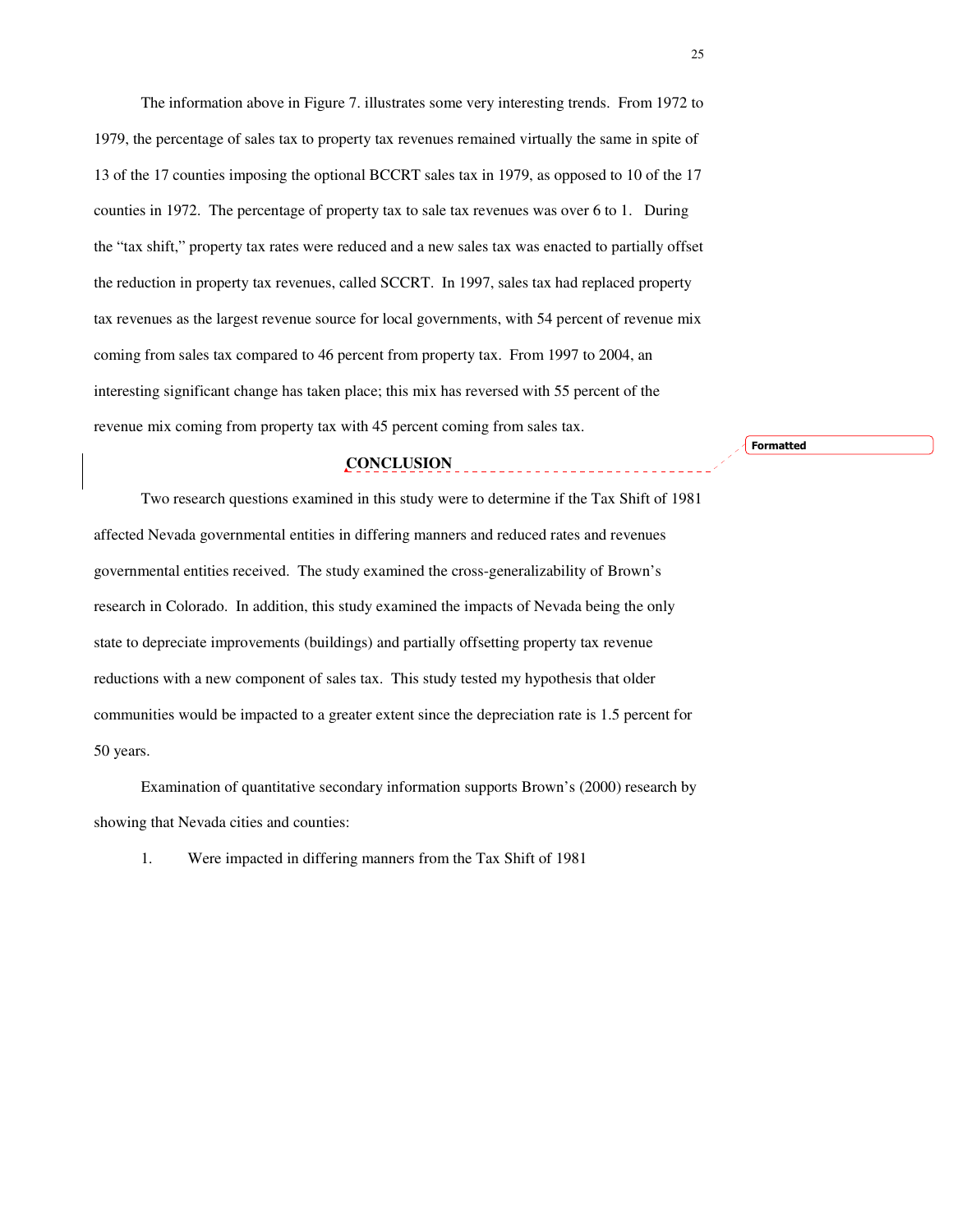- 2. Had property tax rate and revenue reductions that increased again over the past twenty years
- 3. Were replaced, in most cases, with revenues that exceed the consumer price index The examination of property tax and sales tax revenues using secondary information has shown:
	- 1. Northern Nevada (older areas) property tax rates have increased in excess of twice the rate of Southern Nevada; perhaps partially due to depreciation
	- 2. Inflation adjusted per capita property tax revenues in Northern Nevada has remained relatively stable since the "tax shift." During the same period, Clark County and Southern Nevada cities' inflation adjusted per capita property tax revenues have nearly doubled. This may illustrate the impacts of depreciation on Northern Nevada.
	- 3. Nearly half (8 of 17) of Nevada's counties assessed value has declined over the past five years and four of these assessed values have declined over the past ten years
	- 4. The percentage of sales tax revenues compared to property tax revenues has declined from 54 percent in 1997 to 45 percent in 2004.

The Tax Shift of 1981, which limited property tax revenues, paralleled over forty other states nearly a quarter of a century ago. In the past two years, California, Texas, and Oregon have again introduced or passed legislation limiting property tax revenues in a "second wave" of taxpayer expenditure limitations. The contribution of this research offers an examination of Nevada local governmental entities that supports the findings of previous research that legislation can have differing and lasting impacts. This research also illustrates that legislatures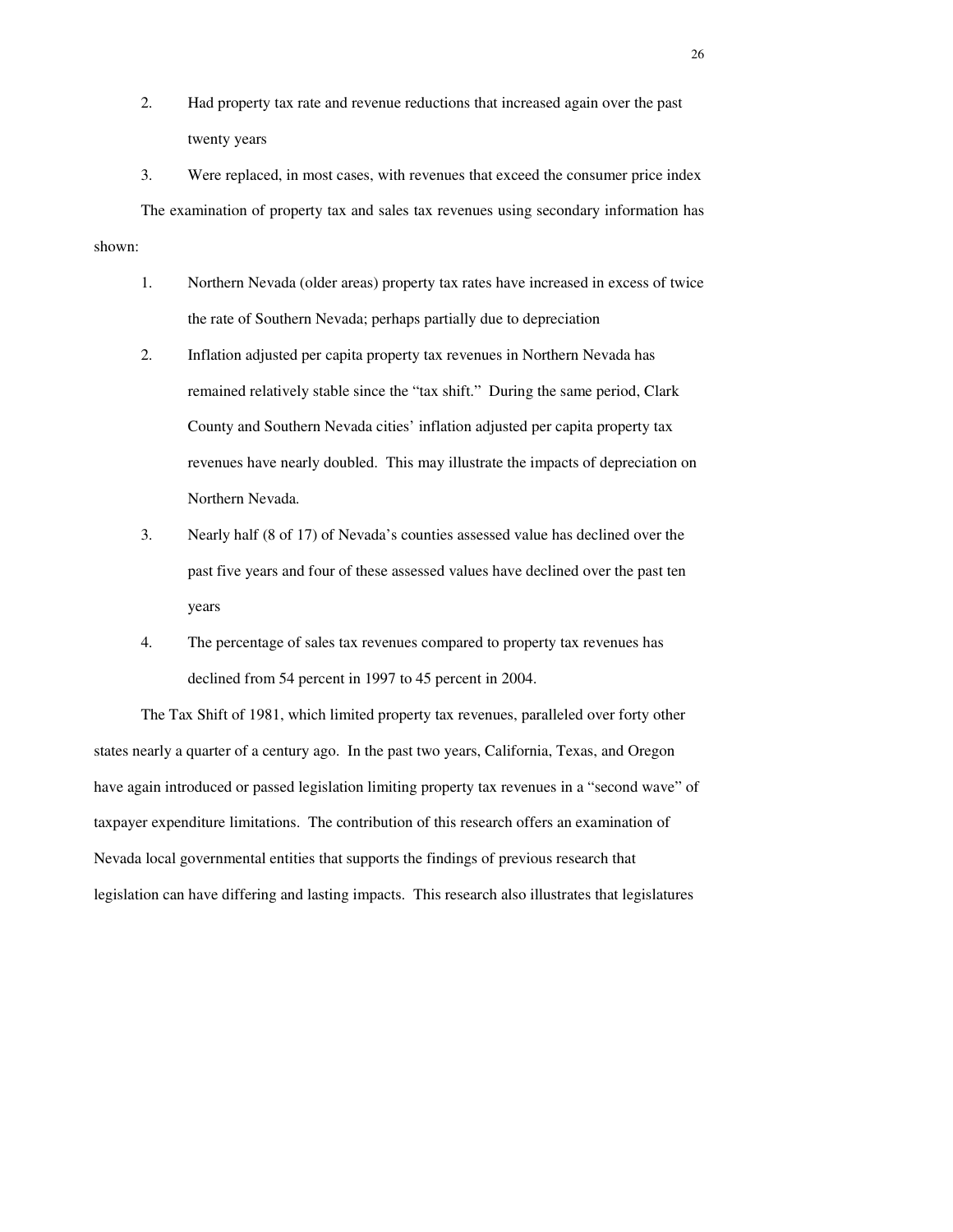need to be aware the broad based tax policy is nearly impossible to be administered in a uniform and equal manner. In short, one size usually doesn't fit all.

During the last legislative session, another property tax limitation initiative due to an outcry was passed, the result of skyrocketing land prices in Southern Nevada. The long-term impacts of this change are not known at this time. Hopefully, they will not create a long-term fix to a short-term anomaly. All of Nevada has a great deal of stake in the outcome: our future.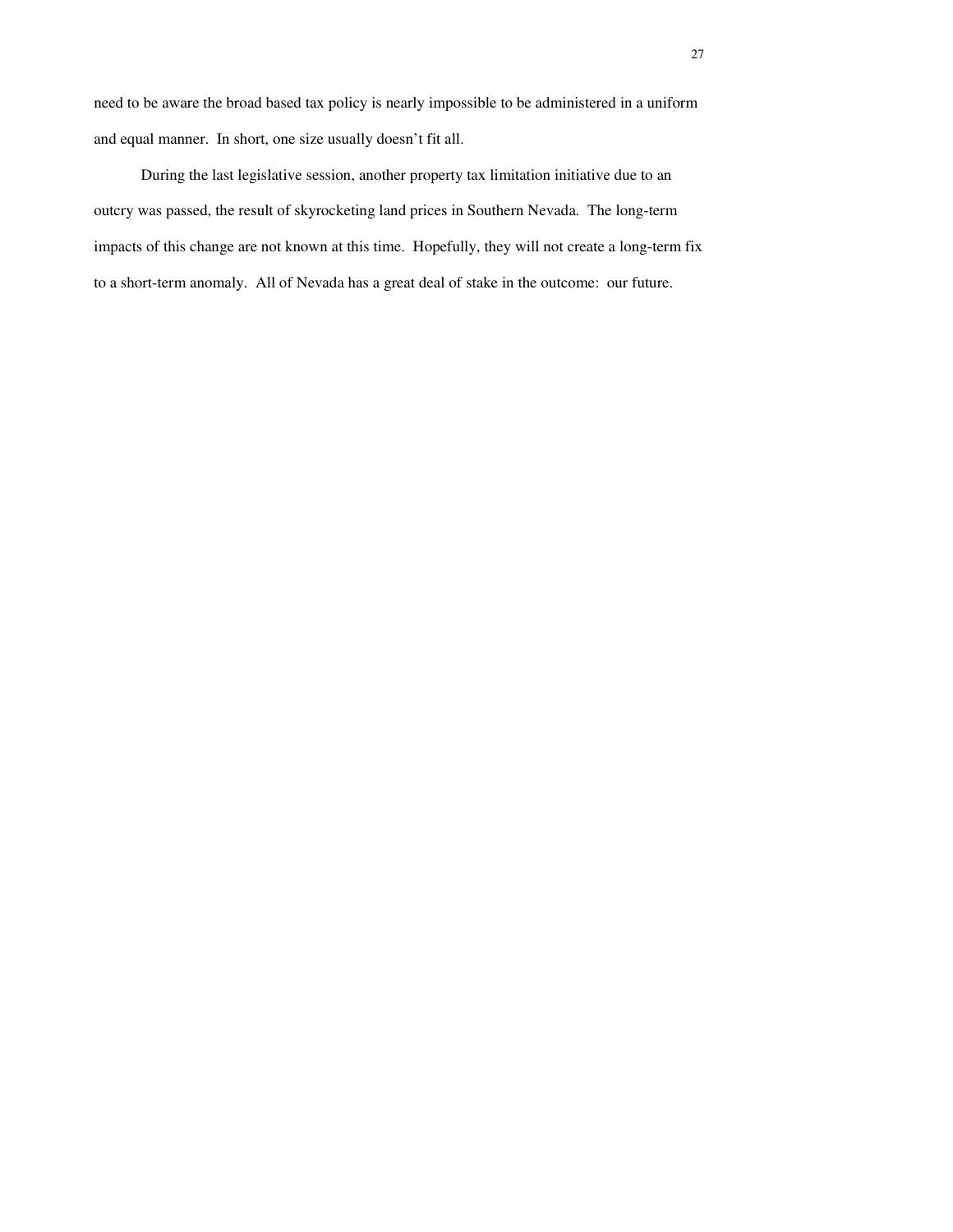#### References

Brown, Tom. *Constitutional Tax and Expenditure Limitation in Colorado: The Impact on Municipal Governments,* Public Budgeting and Finance, 2000, 20, 29-50.

Eckert, Joseph K. *Property Appraisal and Assessment Administration,* Chicago:

International Association of Assessing Officers, 1990, 20.

Fisher, Glenn W. *The Worst Tax? A History of the Property Tax in America*, University Press of Kansas, 1996, 210.

Hoen, Christopher. *Fiscal Structure and the Post-Proposition 13 Fiscal Regime in* 

*California's Cities,* Public Budgeting and Finance, 2004, 24, 51-72.

Mikesell, John. (1999). Fiscal Administration: Analysis and Applications for the Public

Sector (5<sup>th</sup> ed.) Orlando, FL: Harcourt Brace and Company.

Mullins, Daniel R., *Tax and Expenditure Limitations and the Fiscal Response of Local Government: Asymmetric Intra-local Fiscal Effects,* Public Budgeting and Finance, 2004, 24,

111-147.

Pommer, Matthew G. *Broadening the Sales Tax a Lucrative Idea,* The Capital Times, 2002.

State of Nevada Department of Taxation (2004). *Annual Report and "Red Book."*  Survey of Current Business (1997). *Sales of Services-A Changing Economy,* 11-13. Tax Topics, *Property Tax in Nevada,* 2001, 4-01.

The Urban Institute Price Waterhouse (1988). *A Study of the Fiscal Affairs of State and Local Governments in Nevada.*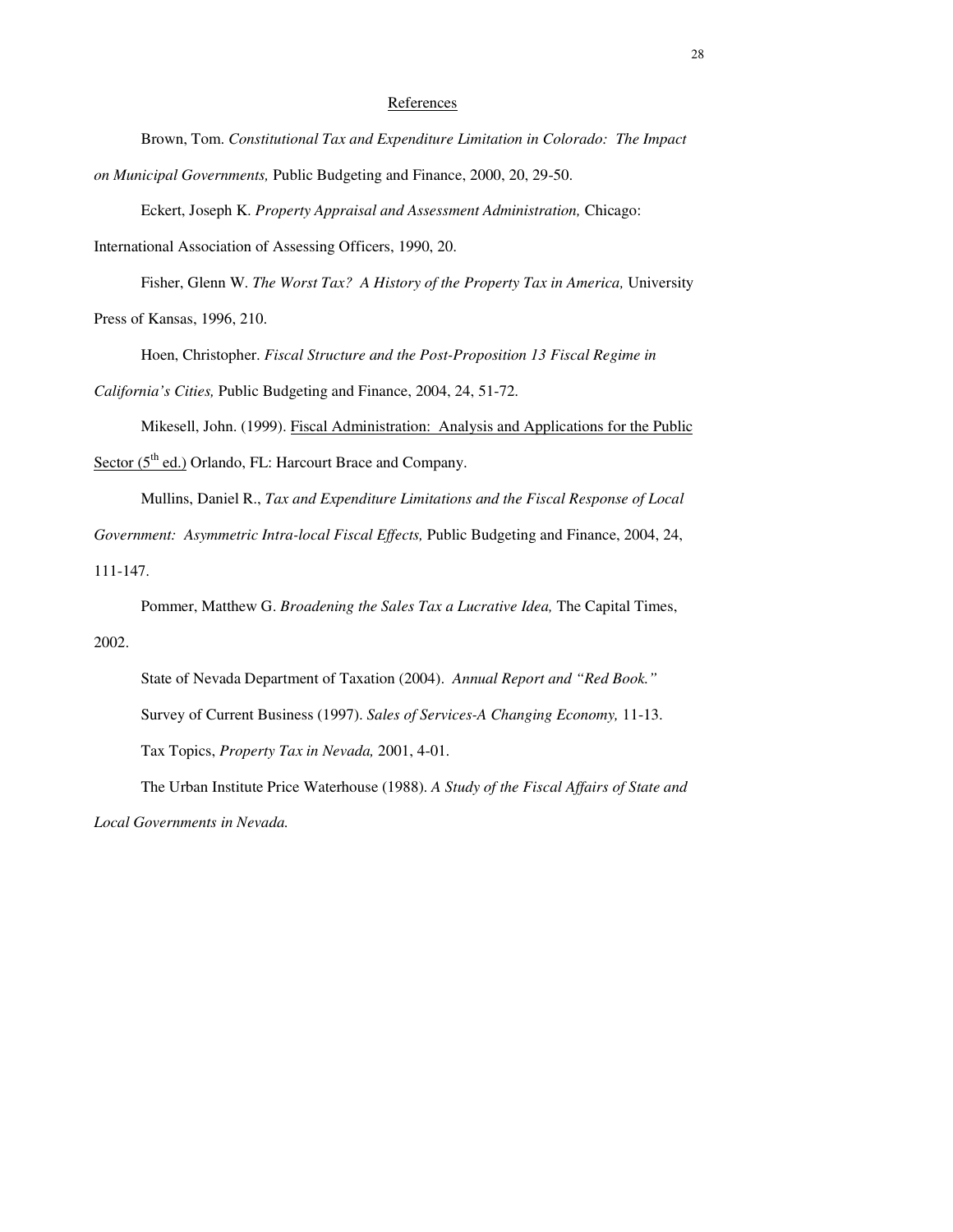Thompson, Fred, and Green, Mark T., *Vox Populi? Oregon Tax and Expenditure* 

U.S. Bureau of Census (1997). *Census of Governments.* IX.

Wallin, Bruce A. *The Tax Revolt in Massuchusetts: Revolution and Reason*. Public

Budgeting and Finance, 2004, 24, 34-50.